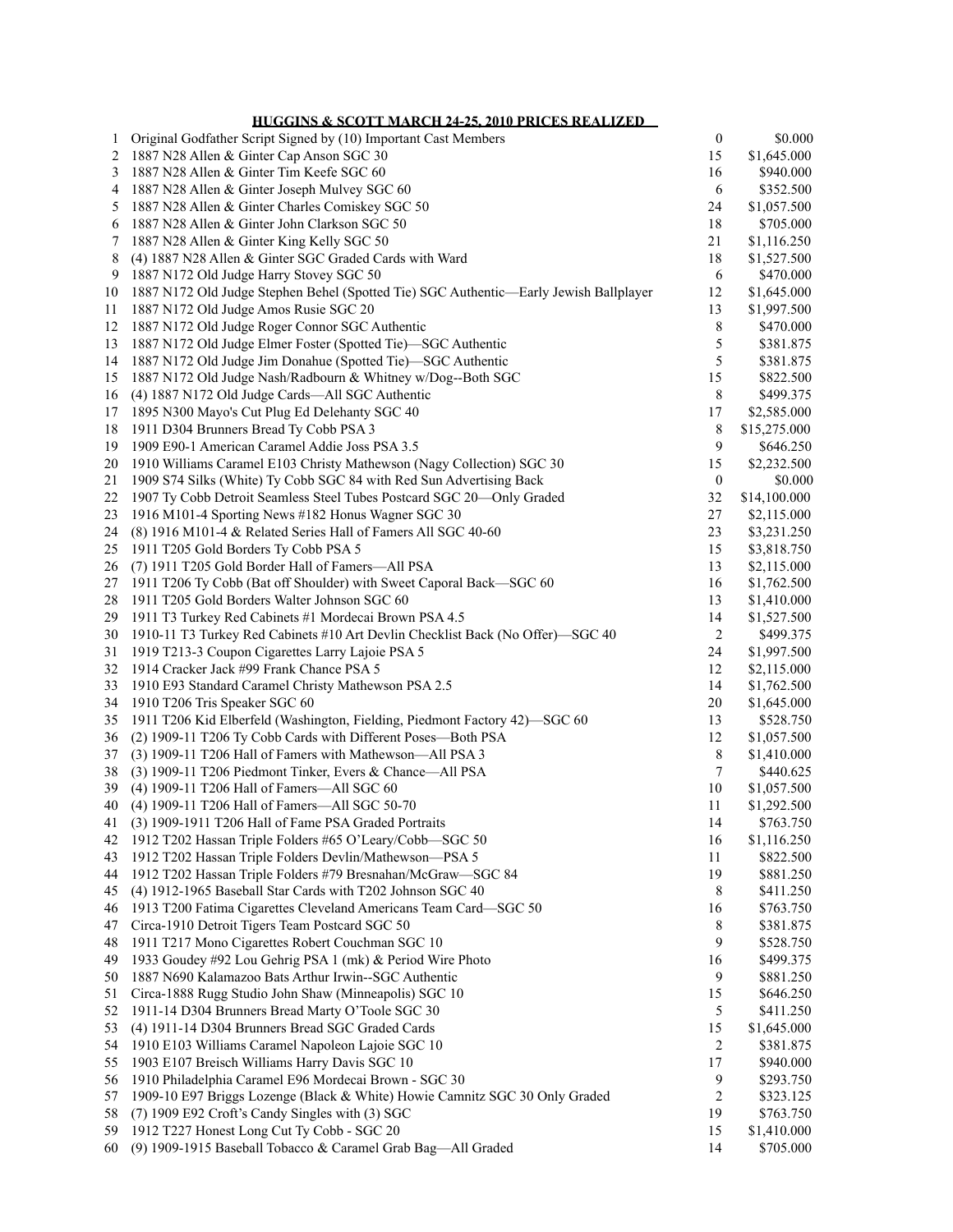| 61  | 1922 Witmor Candy Company Frank Baker SGC 50                                                  | 13           | \$499.375    |
|-----|-----------------------------------------------------------------------------------------------|--------------|--------------|
| 62  | 1933 Goudey #144 Babe Ruth-PSA 2.5                                                            | 23           | \$1,762.500  |
| 63  | 1952 Topps #311 Mickey Mantle Rookie PSA 8 (oc)                                               | 17           | \$19,975.000 |
| 64  | 1951 Bowman #253 Mickey Mantle Rookie PSA 5.5                                                 | 24           | \$5,581.250  |
| 65  | 1952 Bowman #101 Mickey Mantle PSA 7.5                                                        | 19           | \$3,231.250  |
| 66  | (3) 1949-1955 Hall of Fame Graded Rookie Cards: Aaron, Koufax and Paige                       | 14           | \$1,527.500  |
| 67  | 1954 Topps #128 Hank Aaron Rookie—PSA 7                                                       | 11           | \$1,997.500  |
| 68  | (7) 1954 Wilson Franks Graded Singles—All PSA 3 or SGC 40                                     | 15           | \$1,410.000  |
| 69  | 1955 Topps #164 Roberto Clemente Rookie-PSA 6                                                 | 13           | \$1,410.000  |
| 70  | (6) 1948-1959 Baseball Graded Star Cards with Williams & Mantle                               | 15           | \$1,645.000  |
| 71  | (4) 1953-1969 Topps Mickey Mantle Graded Cards                                                | 10           | \$1,410.000  |
| 72  | 1969 Topps Super #24 Mickey Mantle SGC 92                                                     | 12           | \$1,292.500  |
|     |                                                                                               |              |              |
| 73  | (9) 1969 Topps Super Hall of Famers with R. Jackson RC-All PSA 9                              | 12           | \$2,937.500  |
| 74  | 1948 Leaf #76 Ted Williams PSA 6                                                              | 17           | \$881.250    |
| 75  | 1948-49 Leaf #1 Joe DiMaggio & #76 Ted Williams SGC Graded Singles                            | 19           | \$1,116.250  |
| 76  | 1952 Bowman #196 Stan Musial SGC 88                                                           | 5            | \$587.500    |
| 77  | 1954 Bowman #66 Ted Williams—SGC 60                                                           | 15           | \$881.250    |
| 78  | 1955 Topps Baseball #123 Koufax & #164 Clemente Rookie Cards—Both PSA                         | 17           | \$1,410.000  |
| 79  | (24) 1958 Topps Baseball Yellow Letter Variations with Aaron—All PSA                          | 13           | \$1,116.250  |
| 80  | (6) 1957-1969 Topps Mickey Mantle Singles—All PSA 5-7                                         | 9            | \$998.750    |
| 81  | 1965 Topps #350 Mickey Mantle-BVG 8                                                           | 12           | \$822.500    |
| 82  | (71) 1888-1912 Baseball Tobacco Singles with Hall of Famers                                   | 13           | \$1,762.500  |
| 83  | (28) 1909-1911 T206 White Border Singles with (14) HOFers/Southern Leaguers with Cobb         | 17           | \$1,410.000  |
| 84  | (32) 1909-1911 Tobacco and Caramel Cards with Cobb & (2) Mathewson                            | 16           | \$1,527.500  |
| 85  | (16) 1914 T213-2 Coupon Cigarette Cards with Mordecai Brown                                   | 11           | \$705.000    |
| 86  | 1912 S110 Baseball Silk Pillowcase with Cobb, Speaker & Mathewson                             | 2            | \$1,527.500  |
| 87  | (47) 1910-11 M116 Sporting Life with (4) Hall of Famers and (6) Graded                        | 16           | \$1,527.500  |
| 88  | (104) 1909-1928 New York Giants Tobacco and Strip Cards                                       | 18           | \$1,880.000  |
| 89  | (12) Ruth, Gehrig and Cobb Cards - With 1931 W517 Ruth                                        | 7            | \$440.625    |
| 90  | (10) 1910 E98 Anonymous Singles with (2) SGC and Color Variations                             | 13           | \$822.500    |
| 91  | (7) 1910-1911 T212 Obak & D311 Pacific Coast Biscuit Singles                                  | 8            | \$558.125    |
| 92  |                                                                                               | 5            |              |
|     | 1910 T212 Obak Hank Perry with (2) Ghost Images                                               |              | \$164.500    |
| 93  | (2) 1911 T5 Pinkerton Cabinets with Murphy & Thomas                                           | 6            | \$440.625    |
| 94  | (5) 1910-13 T215 Red Cross Tobacco Type One & Two Singles                                     | 19           | \$940.000    |
| 95  | 1910-11 T3 Turkey Red Cabinets #22 Harry Krause with Tough "No Offer" Back                    | $\mathbf{1}$ | \$293.750    |
| 96  | 1910-11 T3 Turkey Red Cabinets #2 Bill Bergen with Difficult "No Offer" Back                  | 2            | \$352.500    |
| 97  | (4) 1913 Philadelphia Evening Times Supplements of "\$100,000 Infield"                        | 12           | \$470.000    |
| 98  | 1914 B18 Blankets Hank Gowdy with Scarce Red Infield                                          | 20           | \$1,762.500  |
| 99  | 1933 Goudey Baseball Complete Set of (240) Card with Lajoie—All Trimmed to Borders with (7) § | 17           | \$5,287.500  |
| 100 | (222) 1933 Goudey Baseball Cards with (36) Hall of Famers                                     | 18           | \$2,467.500  |
| 101 | (196) 1933-1941 Pre-War Baseball Collection Loaded with (48) Hall of Famers                   | 17           | \$1,645.000  |
| 102 | 1931 W517 Near Master Set of (55/59) Cards                                                    | 22           | \$1,527.500  |
| 103 | 1940 Play Ball Near Set of (223/240) Cards with DiMaggio                                      | 21           | \$3,231.250  |
| 104 | 1941 Play Ball Complete Set of (72) Cards with (5) SGC Graded                                 | 20           | \$1,880.000  |
| 105 | 1948 Baseball's Great Hall of Fame Exhibits Complete Set of (33)                              | 5            | \$587.500    |
| 106 | 1957 Topps Baseball Complete Set of (407) Cards                                               | 20           | \$2,937.500  |
| 107 | 1958 Topps Baseball Complete Set of (494)                                                     | 17           | \$3,231.250  |
| 108 | 1959 Topps Baseball Set of (572) - With (6) PSA Graded Cards                                  | 11           | \$2,115.000  |
| 109 | 1961 Topps Baseball Complete Set of (587) Cards                                               | 13           | \$1,645.000  |
| 110 | 1961 Topps Baseball Complete Set of (587)                                                     | 15           | \$1,762.500  |
|     |                                                                                               |              | \$1,292.500  |
| 111 | 1962 Topps Baseball Complete Set of (598)                                                     | 16           |              |
| 112 | 1963 Topps Baseball Presentation Set of (576) Cards                                           | 32           | \$5,581.250  |
| 113 | 1963 Topps Baseball Near Set of (575/576) Cards with (12) Variations                          | 13           | \$1,292.500  |
| 114 | 1964 Topps Baseball Near Set (586 of 587) - with PSA Mantle and Rose                          | 28           | \$4,406.250  |
| 115 | 1969 Topps Baseball High-Grade Near-Set of (663/664)                                          | 22           | \$3,525.000  |
| 116 | 1971 Topps Greatest Moments Complete Set - With (3) PSA Graded Cards                          | 10           | \$2,585.000  |
| 117 | 1972 and 1973 Topps Baseball Complete Sets (787) and (660)                                    | 9            | \$1,116.250  |
| 118 | 1957 & 1958 Topps Baseball Starter Sets                                                       | 14           | \$1,410.000  |
| 119 | 1960 Fleer Baseball Team Logo Decals Complete PSA Graded Set of (16)--#1 on Registry with Duj | 4            | \$270.250    |
| 120 | 1963 Topps Baseball Complete Set (576/576)                                                    | 16           | \$1,527.500  |
| 121 | 1964 Topps Baseball Complete Set of (587) Cards                                               | 15           | \$1,057.500  |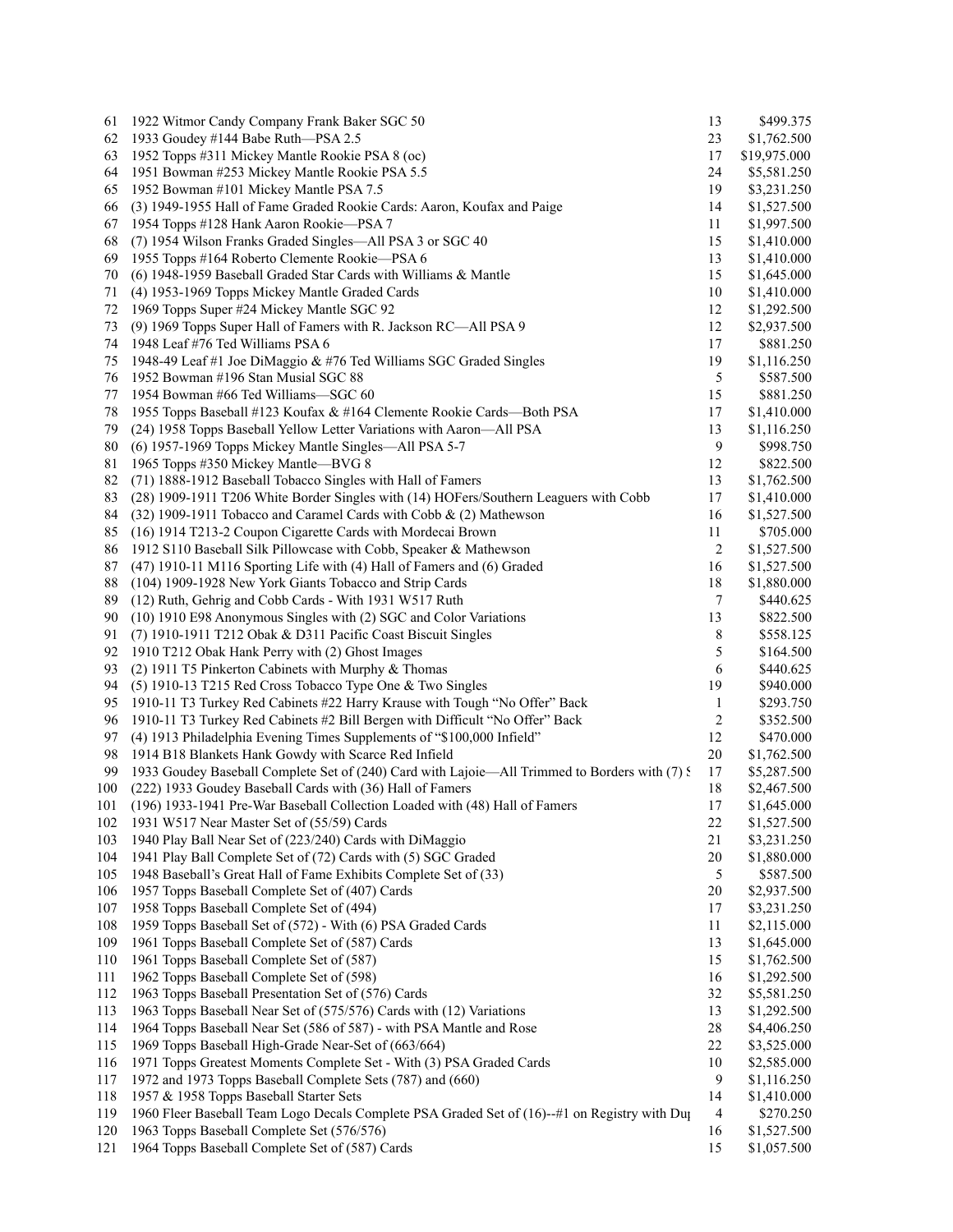| 122 | 1966 Fleer All-Star Match Baseball Complete Set of (66) Cards                 | 5                | \$352.500    |
|-----|-------------------------------------------------------------------------------|------------------|--------------|
| 123 | (5) 1967-1976 Topps Baseball Set/Insert Sets with 1967 Pin-Ups                | 9                | \$646.250    |
| 124 | 1971 Topps Baseball Complete Set (752/752)                                    | 11               | \$1,057.500  |
| 125 | (65) 1979-1984 Baseball Complete Sets with (239) PSA Graded                   | 28               | \$2,467.500  |
| 126 | (73) 1980-1992 Baseball Set Collection                                        | 7                | \$470.000    |
| 127 | 1955 Esskay Meats Bob Alexander Complete Box                                  | 10               | \$18,800.000 |
| 128 | 1954 Esskay Meats Clint Courtney/Sam Mele Panel                               | 4                | \$3,818.750  |
| 129 | 1955 Felin's Franks Whit Wyatt Complete Panel SGC 40—Only SGC Graded          | 12               | \$7,637.500  |
| 130 | 1954 Esskay Meats Clint Courtney with Extensive Orange Bordering              | $\overline{2}$   | \$940.000    |
| 131 | 1954 Esskay Meats Neil Berry High-Grade with Orange Borders                   | 17               | \$2,937.500  |
| 132 | 1955 Esskay Meats Bob Young with Orange Bordering                             | 16               | \$1,880.000  |
| 133 | 1954 New York Journal-American Near Set of (50/59) Cards with PSA 6 Mantle    | 25               | \$1,880.000  |
| 134 | 1948 Gunther Beer/Arch McDonald Postcard Christman/DiFani--Uncatalogued       | 24               | \$2,937.500  |
| 135 | 1950 Royal Dessert Stars Partial Set (15/24)                                  | 9                | \$822.500    |
| 136 |                                                                               | 8                |              |
| 137 | 1952 Coca-Cola Willie Mays Playing Tips Test Cards--SGC 60                    | 7                | \$1,410.000  |
|     | 1954 Johnston Cookies Complete Set of (35) Cards with Display Poster          |                  | \$705.000    |
| 138 | 1953-54 Briggs Meats Hank Bauer                                               | 6                | \$293.750    |
| 139 | 1953-54 Briggs Meats Jim Busby                                                | 8                | \$199.750    |
| 140 | 1953-54 Briggs Meats John Dixon                                               | 18               | \$1,057.500  |
| 141 | 1953-54 Briggs Meats Connie Marrero                                           | 3                | \$258.500    |
| 142 | 1953-54 Briggs Meats Bob Porterfield                                          | 6                | \$176.250    |
| 143 | 1953-54 Briggs Meats Pete Runnels                                             | 6                | \$176.250    |
| 144 | 1953-54 Briggs Meats Joe Tipton                                               | 8                | \$352.500    |
| 145 | 1953-54 Briggs Meats Ed Yost                                                  | 6                | \$176.250    |
| 146 | (8) 1952 Topps Baseball High Numbers                                          | 7                | \$940.000    |
| 147 | (56) 1952 Topps Baseball High Numbers with Stars                              | 18               | \$3,818.750  |
| 148 | (8) 1952 Coca-Cola Playing Tips with Mays Test Issue                          | 15               | \$1,527.500  |
| 149 | (10) 1950s Topps Stars With 1955 Clemente and 1956 Mantle                     | 14               | \$1,116.250  |
| 150 | 1956 Topps Baseball Group of (187) Cards with (10) Graded                     | 13               | \$1,645.000  |
| 151 | $(647)$ 1950-1958 Topps & Bowman Baseball Singles                             | 14               | \$1,527.500  |
| 152 | $(730+)$ 1952-1959 Topps & Bowman Baseball Singles with Mantle                | 20               | \$2,232.500  |
| 153 | (1920+) 1958 Topps Baseball Singles Hoard                                     | 20               | \$2,115.000  |
| 154 | $(1125+)$ 1953-1961 Baseball Shoebox Collection with Mantle                   | 19               | \$2,115.000  |
| 155 | 1971-80 Fleer World Series PSA Graded Near Set (73/75)--#5 on Registry        | 10               | \$587.500    |
| 156 | (600+) 1961-1963 Topps Baseball Cards With Mantle, Mays and Koufax            | 25               | \$1,762.500  |
| 157 | (1950+) 1957-1964 Topps Baseball Singles                                      | 20               | \$1,762.500  |
| 158 | (7) 1951 Topps Baseball Team Cards with Dodgers & Phillies                    | 2                | \$499.375    |
| 159 | (178) 1952-1954 Red Man Tobacco Cards with Mays & Williams                    | 10               | \$646.250    |
| 160 | (3) 1954-1956 Topps & Bowman Baseball Starter Sets                            | 14               | \$1,410.000  |
| 161 | (128) Different High-Grade 1956 Topps Cards Loaded with Stars                 | 17               | \$1,645.000  |
| 162 | (30) 1951-1959 Topps & Bowman Baseball Star Cards                             | 17               | \$763.750    |
| 163 | (30) 1952-1963 Topps & Bowman Baseball Stars Group with (2) Mantle            | 18               | \$1,116.250  |
| 164 | (6) 1962 & 1963 Post Cereal Shortprints & Variations                          | 7                | \$381.875    |
|     |                                                                               |                  |              |
| 165 | (120) 1916-1969 Baseball Singles Group with Clemente RC & Mantle              | 13               | \$822.500    |
| 166 | (18) 1933-1968 Baseball Superstars with Mantle & Ruth                         | 23               | \$2,232.500  |
| 167 | 1960-1968 Topps Baseball Stars Lot of (20) - With (5) Mantle                  | 18               | \$998.750    |
| 168 | (62) 1957-1969 Topps Baseball Star Cards with (8) Mantle                      | 14               | \$940.000    |
| 169 | (2000+) 1957-1967 Topps Baseball Singles                                      | 10               | \$822.500    |
| 170 | (2875+) 1963-1969 Topps Baseball Singles                                      | 10               | \$1,116.250  |
| 171 | (11) 1954-1972 Baseball Star & Oddball Group with (6) Mantle                  | 11               | \$558.125    |
| 172 | (686) 1952-1972 Topps Baseball High Grade Lot                                 | 29               | \$5,287.500  |
| 173 | (475+) 1954-1975 Topps Baseball Star Collection--Loaded                       | 21               | \$2,350.000  |
| 174 | 1970 & 1973 Topps Baseball Uncut Sheets                                       | 7                | \$293.750    |
| 175 | (2) 1972 Topps Baseball Uncut Sheets with Rose                                | 10               | \$558.125    |
| 176 | (3) 1974 Topps Baseball Uncut Sheets with Washington Variations-All Different | 27               | \$3,525.000  |
| 177 | (3) 1976-1982 Uncut Baseball Sheets with 1982 Topps Traded                    | $\boldsymbol{0}$ | \$0.000      |
| 178 | (60) 1973-1982 Uncut Baseball Card Sheets                                     | 17               | \$1,410.000  |
| 179 | (4) 1985-1989 Topps/Upper Deck Uncut Sheets With Griffey and Clemens          | 4                | \$164.500    |
| 180 | (12,000+) 1973 Topps Baseball Singles Hoard—Sharp                             | 28               | \$2,937.500  |
| 181 | (9000+) 1969-1979 Topps Baseball Singles                                      | 7                | \$763.750    |
| 182 | (14000+) 1973-1977 Topps Baseball Hoard                                       | $\,$ 8 $\,$      | \$998.750    |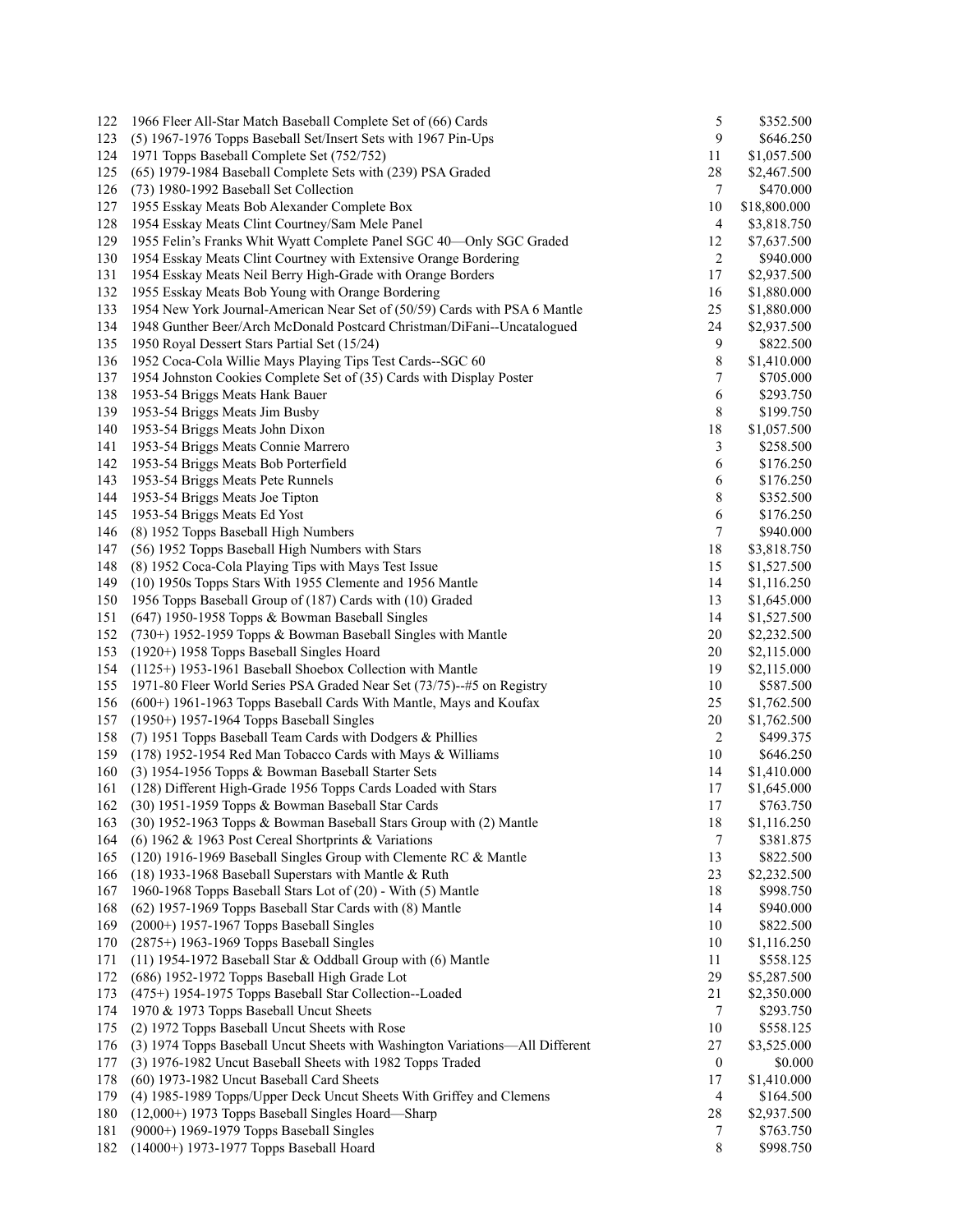| 183 | 1960 Leaf Baseball Series 2 Unopened Wax Box with (24) Packs                                | 8                       | \$2,585.000 |
|-----|---------------------------------------------------------------------------------------------|-------------------------|-------------|
| 184 | 1968 Topps Baseball Rack Pack with Banks & Maris Showing                                    | 17                      | \$1,057.500 |
| 185 | 1971 Topps Baseball Fourth Series Vending Box                                               | 6                       | \$4,406.250 |
| 186 | 1972 Topps Baseball Third Series Vending Box                                                | 11                      | \$1,997.500 |
| 187 | 1904 Boston Red Sox Game Day Program and Scorecard                                          | 3                       | \$411.250   |
| 188 | 1935 All-Star Game Program                                                                  | 3                       | \$528.750   |
| 189 | 1926 World Series Program-Yankees vs. Cardinals                                             | 13                      | \$1,645.000 |
| 190 | 1927 World Series Program—Yankees vs. Pirates                                               | 9                       | \$1,116.250 |
| 191 | 1958 Milwaukee Braves Full World Series Tickets To Games 1, 2, 6 and 7 at County Stadium    | 6                       | \$440.625   |
| 192 | Roger Maris 61st Home Run (10/1/61) Admission Coupon                                        | 1                       | \$293.750   |
| 193 | 1962 New York Mets First-Ever Home Game Full Ticket                                         | 8                       | \$763.750   |
| 194 | 1968 World Series Complete Set of (7) Stubs                                                 | 10                      | \$440.625   |
|     |                                                                                             |                         | \$587.500   |
| 195 | Willie Mays 3,000th Hit Ticket Stub (July 18, 1970) - PSA 3                                 | 5                       |             |
| 196 | 1974 Al Kaline 3000 Hit Game Ticket Stub—PSA Authentic                                      | 9                       | \$381.875   |
| 197 | 1979 Brock & Yastrzemski 3000 Hit Ticket Stubs-Both PSA                                     | $\boldsymbol{0}$        | \$0.000     |
| 198 | (5) 500 Home Run Club Tickets-All PSA Graded                                                | 1                       | \$235.000   |
| 199 | 1800s "Darktown Battery" Mechanical Bank - Fully Functional                                 | 9                       | \$2,702.500 |
| 200 | 1911 Philadelphia Athletics World Champions Porcelain Plate                                 | 6                       | \$705.000   |
| 201 | Early 20th Century American League Composite Doll - Rare                                    | 0                       | \$0.000     |
| 202 | (12) 1913 Denison University Baseball Team Photographs with Roudebush-First Forward Pass in | 0                       | \$0.000     |
| 203 | (8) Vintage Baseball Pennants- With Very Rare 1930s Yankee Stadium Pennant                  | 4                       | \$528.750   |
| 204 | DiMaggio and Mantle Advertising and Endorsement Lot                                         | 12                      | \$1,762.500 |
| 205 | 1974 All-Star Game Collection - With Press Pack                                             | 5                       | \$246.750   |
| 206 | 1877 Boston Red Caps Stock Certificate - Signed by Arthur Soden                             | 7                       | \$352.500   |
| 207 | 1925 Washington Senators World Series Press Pin                                             | 11                      | \$1,116.250 |
| 208 | Circa 1930s Bambino Tobacco Empty Storage Tin                                               | 7                       | \$646.250   |
| 209 | 1956 Dairy Queen Statues Near Set of (14/18) with One Duplicate                             | 7                       | \$323.125   |
| 210 | 1957 "Oak Mfg" Gum/Baseball Card Machine                                                    | 10                      | \$646.250   |
| 211 | 1958 Cleveland Indians Lineup Card with Maris                                               | 1                       | \$235.000   |
|     |                                                                                             |                         |             |
| 212 | (33) 1920s-1960s Baseball Scorers                                                           | 10                      | \$528.750   |
| 213 | (3) Desirable Baseball Relics - With 1977 Mantle Post-Career Bat                            | 7                       | \$646.250   |
| 214 | Ken Dixon Signed Contracts and Awards Collection                                            | 0                       | \$0.000     |
| 215 | Cal Ripken 1995 All-Star Game Signed Game-Worn Baltimore Orioles Home Jersey                | 25                      | \$7,637.500 |
| 216 | Luis Aparicio 1971 Boston Red Sox Game-Worn Home Flannel                                    | 22                      | \$3,525.000 |
| 217 | Steve Garvey Signed Game-Worn 1982 Los Angeles Dodgers Road Jersey                          | 18                      | \$940.000   |
| 218 | Chris Chambliss 1983 Game-Worn Atlanta Braves Road Jersey                                   | 12                      | \$381.875   |
| 219 | Vince Coleman Signed Game-Worn 1989 St. Louis Cardinals Batting Practice Jersey             | 3                       | \$199.750   |
| 220 | Darryl Strawberry Signed Game-Worn 1991 Los Angeles Dodgers Spring Training Home Jersey     | 3                       | \$199.750   |
| 221 | Chris Sabo 1991 Game-Worn Cincinnati Reds "TBTC" Retro Ensemble                             | 14                      | \$881.250   |
| 222 | John Pregenzer 1963 San Francisco Giants Game-Worn Road Flannel                             | 8                       | \$881.250   |
|     | 223 Bob Bolin 1964 San Francisco Giants Game-Worn Home Flannel - Number 42                  | 8                       | \$1,292.500 |
| 224 | Bob Shaw 1966 San Francisco Giants Game-Worn Road Flannel                                   | 8                       | \$1,057.500 |
| 225 | Frank Reberger 1970 San Francisco Giants Game-Worn Road Flannel                             | 9                       | \$940.000   |
| 226 | Frank Riccelli 1976 San Francisco Giants Game-Worn Home Jersey                              | 7                       | \$558.125   |
| 227 | Marc Hill 1977 San Francisco Giants Game-Worn Road Jersey - One-Year Style                  | 10                      | \$587.500   |
| 228 | Ray Knight 1982 Houston Astros Game-Worn Batting Practice Jersey                            | $\mathbf{1}$            | \$235.000   |
| 229 | Atlee Hammaker 1988 San Francisco Giants Game-Worn Road Jersey                              | 12                      | \$763.750   |
| 230 | Miguel Cabrera 2003 Game-Worn Florida Marlins Home Jersey - From Rookie and Championship    | 12                      | \$558.125   |
| 231 | 1934-1937 Lou Gehrig Vault-Marked Professional Model Bat - With Full PSA/DNA                | 15                      | \$1,410.000 |
| 232 |                                                                                             | $\overline{\mathbf{c}}$ | \$164.500   |
|     | Cal Ripken, Jr. 1996-1997 Game-Ready Bat - PSA/DNA                                          |                         |             |
| 233 | Mark McGwire 1998 Signed Game-Used Bat With UDA and Full PSA                                | 11                      | \$1,116.250 |
| 234 | Ryan Zimmerman Signed Game-Used Lot With Bat, Cleats and Batting Gloves                     | 11                      | \$705.000   |
| 235 | Tug McGraw 1977 Game-Used Bat MEARS A-9.5                                                   | 7                       | \$1,410.000 |
| 236 | Dick Allen 1973-1975 Game-Used Bat With Full PSA/DNA                                        | 13                      | \$705.000   |
| 237 | Mike Schmidt 1977 Signed Game-Used Bat - PSA/DNA 8                                          | 22                      | \$1,880.000 |
| 238 | Steve Carlton 1983 World Series Bat With Full PSA/DNA                                       | 9                       | \$763.750   |
| 239 | Greg Luzinski 1980 Game-Used Bat With Full PSA/DNA                                          | 4                       | \$223.250   |
| 240 | Jim Thome 2004-2005 Game-Used Bat and 500 Home Run Ticket With Full PSA/DNA                 | 7                       | \$440.625   |
| 241 | 1947 & (2) 1948 Signed Team Balls with Richie Ashburn                                       | 7                       | \$940.000   |
| 242 | (19) Phillies-Related Publications with Autos & 1949-1951 Yearbooks                         | 16                      | \$1,292.500 |
| 243 | 1953-1957 Philadelphia Phillies Signed Team Balls (5)                                       | 15                      | \$2,350.000 |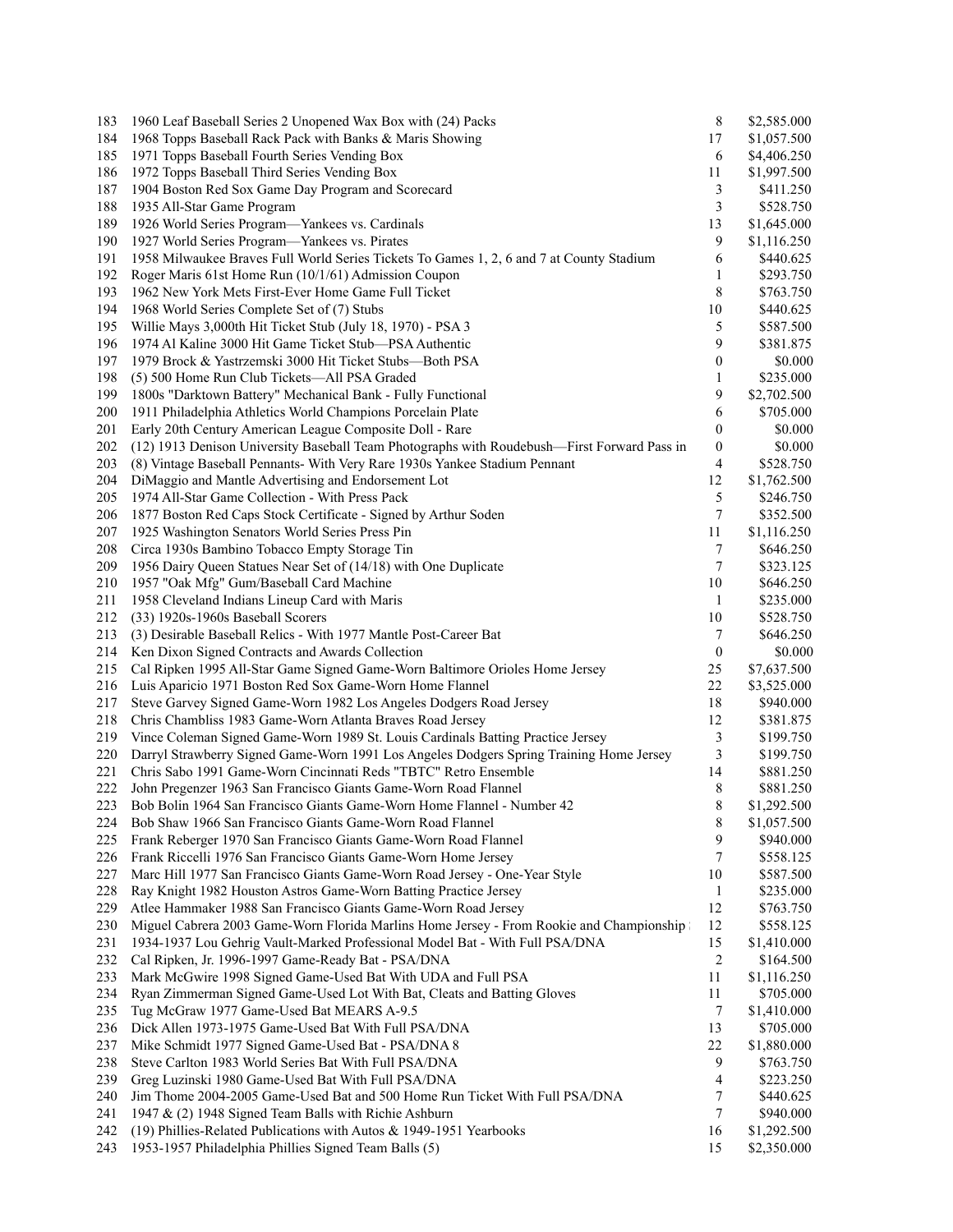| 244 | (4) Philadelphia Phillies Multi-Signed Bats                                                 | 8                | \$940.000                |
|-----|---------------------------------------------------------------------------------------------|------------------|--------------------------|
| 245 | (6) 1960s Phillie Bobbleheads With Rare Mini                                                | 7                | \$998.750                |
| 246 | Luzinski and Bowa Signed Game-Worn Phillies Caps                                            | 1                | \$235.000                |
| 247 | $(3)$ Autographed Phillies Jerseys with Ashburn & Roberts                                   | 13               | \$1,292.500              |
| 248 | 1949 Bowman #46 Robin Roberts RC PSA 8                                                      | 12               | \$499.375                |
| 249 | 1949 Bowman #214 Richie Ashburn RC PSA 8                                                    | 10               | \$1,645.000              |
| 250 | Steve Carlton High-Grade PSA Lot of (5) - With 1965 Rookie Card                             | 10               | \$411.250                |
| 251 | (23) 1948-1972 Phillies High-Grade Singles—All PSA or SGC                                   | 14               | \$1,057.500              |
| 252 | Mike Schmidt High-Grade PSA Lot of (6) - With 1973 Rookie Card                              | 8                | \$998.750                |
| 253 | (8) 1951-1959 Topps Richie Ashburn PSA 8 Graded Singles                                     | 13               | \$1,880.000              |
| 254 | (8) 1950-1958 Bowman & Oddball Richie Ashburn High Grade PSA and SGC Cards                  | 8                | \$1,410.000              |
| 255 | (14) 1950-1962 Topps & Bowman Robin Roberts High-Grade PSA Singles                          | 13               | \$2,232.500              |
| 256 | (25) 1950-1959 Topps & Bowman Phillies Signed Cards with (5) Ashburn                        | 10               | \$1,057.500              |
| 257 | (50) 1949-1955 Bowman Phillies High-Grade Singles-All PSA or SGC                            | 13               | \$2,820.000              |
| 258 | (63) 1951-1960 Topps Phillies High-Grade Collection—All PSA or SGC 7-9                      | 13               | \$2,702.500              |
| 259 | $(140+)$ 1950s-1990s Phillies Team/Near Set Run with Many Extras                            | 16               | \$1,880.000              |
| 260 | Circa-1932-35 Babe Ruth Single-Signed Ball on Spalding Ruth Home Run Special                | 24               | \$8,225.000              |
| 261 | Circa 1928-1929 New York Yankees Team-Signed Baseball with (15) Signatures including Ruth & | 25               | \$5,875.000              |
| 262 | Incredible Multi-Signed Baseball with $(11)$ Autographs Including Ruth, Wagner & Johnson    | 30               | \$6,462.500              |
| 263 | 1934 Umpires Signed Baseball With Klem and McGowan - Full JSA                               | 13               | \$1,175.000              |
| 264 | Honus Wagner Signed ONL Frick Baseball With Full PSA/DNA                                    | 29               | \$4,112.500              |
| 265 | 1955 Hall of Fame Induction Ball with (24) Signatures including Cobb & Foxx                 | 17               |                          |
| 266 |                                                                                             | 13               | \$1,645.000<br>\$763.750 |
|     | 1952 Major League All-Star Signed Baseball with (28) Signatures                             |                  |                          |
| 267 | 1960s NL Superstars Multi-Signed Baseball With Clemente, Koufax and Aaron                   | 8                | \$940.000                |
| 268 | Vintage Hall of Fame Multi-Signed Baseball with $(17)$ Signatures including Dean & Grove    | 11               | \$705.000                |
| 269 | 1963 New York Mets Team-Signed Baseball - Full JSA                                          | $\boldsymbol{0}$ | \$0.000                  |
| 270 | 1983 Hall of Fame Signed Ball With (26) Including DiMaggio and Koufax                       | 11               | \$881.250                |
| 271 | 1956 World Series Team-Signed Ball Pair from Babe Panelli                                   | 6                | \$881.250                |
| 272 | 500 Home Run & 300 Win Club Multi-Signed Baseballs                                          | 18               | \$881.250                |
| 273 | (2) Multi-Signed Hall of Fame Baseballs with (36) Signatures                                | 10               | \$558.125                |
| 274 | (4) Multi-Signed "Theme" Baseballs - With 500 Home Run Club                                 | 14               | \$1,116.250              |
| 275 | (5) Autographed Baseballs With (2) Williams and Mantle PSA/DNA 7.5                          | 12               | \$998.750                |
| 276 | (8) 1952 American League Team-Signed Balls - One From Each Team                             | 7                | \$1,527.500              |
| 277 | (12) Single- and Multi-Signed Baseballs - With Mantle                                       | 15               | \$998.750                |
| 278 | (33) Single-Signed Baseballs - With Mantle, Mays and T. Williams                            | 15               | \$2,232.500              |
| 279 | (44) Autographed Baseballs - With DiMaggio and T. Williams                                  | 16               | \$1,527.500              |
| 280 | 1948 New York Yankees Team-Signed Ball (Full JSA) - With DiMaggio, Berra and Rizzuto        | 11               | \$1,292.500              |
| 281 | 1975 Cincinnati Reds Team-Signed Baseball with (27) Signatures                              | 19               | \$763.750                |
| 282 | Mantle, Mays, DiMaggio, Snider Signed 1983 All-Star Game Ball                               | 7                | \$705.000                |
| 283 | (3) N.L. Team-Signed Baseballs - With 1956 New York Giants                                  | 3                | \$199.750                |
| 284 | (4) Team-Signed Baseballs - Including 1973 Phillies With Schmidt as Rookie                  | 9                | \$381.875                |
| 285 | (16) UDA Single-Signed Baseballs - With Aaron, Mays and T. Williams                         | 11               | \$1,175.000              |
| 286 | (4) Billy Martin Signed Items                                                               | 14               | \$998.750                |
| 287 | (8) New York Yankees Steiner Autograph Lot - With A-Rod and Rivera                          | 19               | \$822.500                |
| 288 | Baseball Signed Collection of (200+) with (3) Hand Painted Balls                            | 24               | \$1,292.500              |
| 289 | Walter Johnson Autographed Baseball Board Game - Full JSA                                   | 3                | \$1,645.000              |
| 290 | 1932 Autograph Album With Cuyler, Hubbell, Mack and Both Waners                             | 16               | \$1,880.000              |
| 291 | 1955 World Champion Brooklyn Dodgers Signed Dinner Program - With Campanella, Reese and J.  | $\boldsymbol{0}$ | \$0.000                  |
| 292 | Multi-Signed Hall of Fame Display with (43) Signatures                                      | 13               | \$3,525.000              |
| 293 | Mickey Mantle Signed Road Jersey - Full PSA/DNA                                             | 15               | \$2,115.000              |
| 294 | 1998 New York Yankees Signed Jersey - Full JSA                                              | 7                | \$1,527.500              |
| 295 | (17) Signed "500 Home Run Club" Jerseys - With Aaron, Mathews and Schmidt                   | 19               | \$2,937.500              |
| 296 | (6) Signed Jerseys With Musial and Ryan                                                     | 15               | \$1,116.250              |
| 297 | 1935 Ty Cobb Signed Check - Full PSA/DNA                                                    | 15               | \$881.250                |
| 298 | Connie Mack 1943 Handwritten and Signed Letter With Baseball Content - Full PSA/DNA         | 8                | \$352.500                |
| 299 | 1943 Baseball Records Book with (425) Signatures                                            | 14               | \$1,175.000              |
| 300 | 1986 Don Mattingly Signed Yankees Payroll Check                                             | 12               | \$411.250                |
| 301 | (42) Autographed Baseball Books - With Aaron, Mays and Musial                               | 18               | \$1,175.000              |
| 302 | 1976 Thurman Munson Signed New York Yankees Payroll Check-MVP Season                        | 9                | \$1,997.500              |
| 303 | DiMaggio Signed Cachet and 1999 Yankees Team-Signed Ball - Full PSA/DNA                     | 6                | \$352.500                |
| 304 | Mickey Mantle Signed Gallo Photo and 1970s Old-Timers Ball with Mantle and (6) H.O.F.ers    | 10               | \$646.250                |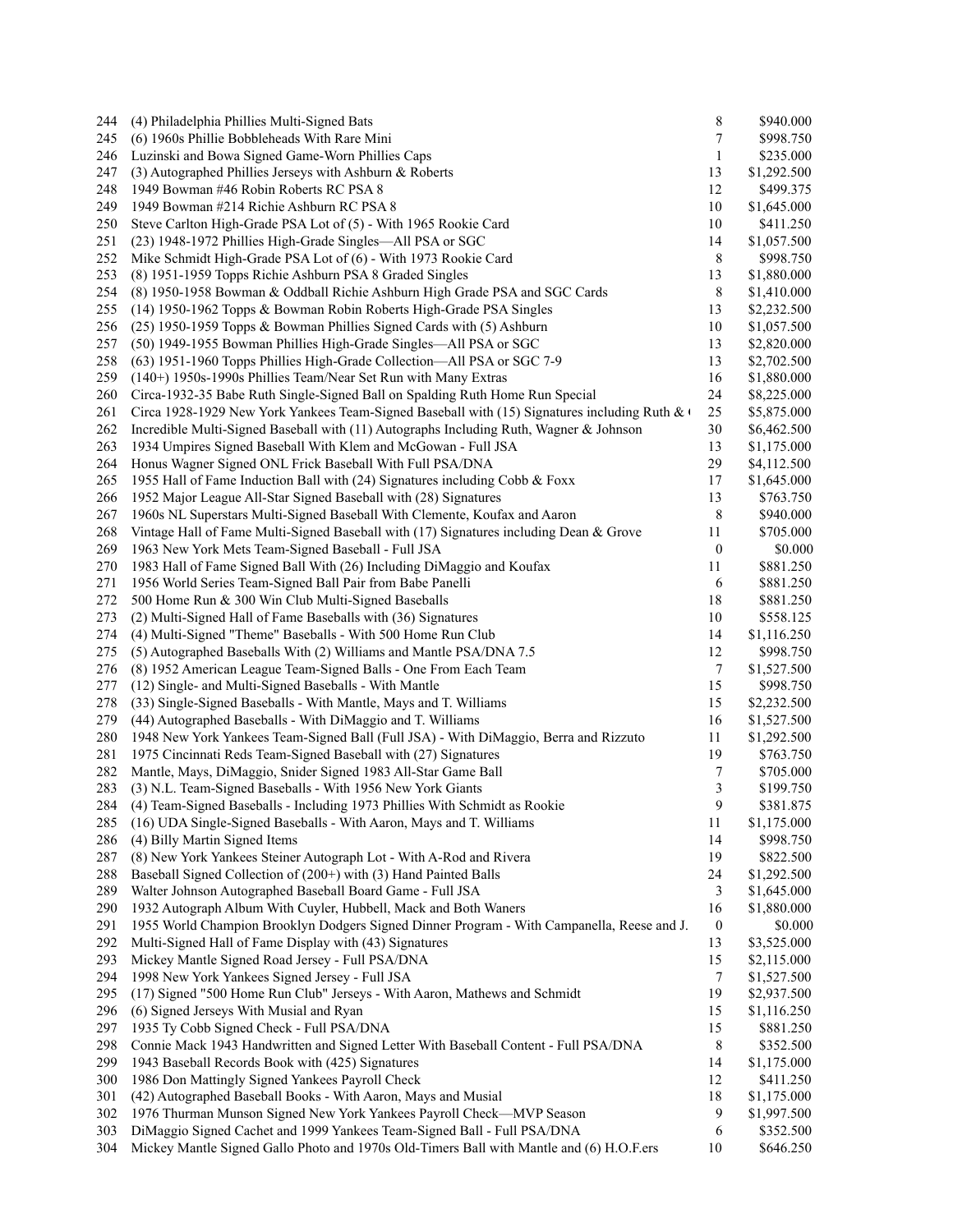| 305 | Incredible Bats, Caps and Flats Autograph Lot - (42) With Mays, Musial and T. Williams       | 24               | \$2,232.500 |
|-----|----------------------------------------------------------------------------------------------|------------------|-------------|
| 306 | Mickey Mantle & Roger Maris Dual-Signed Limited Edition Bat                                  | 22               | \$5,287.500 |
| 307 | (10) Signed Bats and Balls - With (2) Aaron, Mays and (3) Ripken                             | 13               | \$1,057.500 |
| 308 | (13) Signed "500 Home Run Club" Bats - All PSA/DNA                                           | 11               | \$2,232.500 |
| 309 | Joe DiMaggio Signed Bat With "Yankee Clipper" Inscription - Full PSA/DNA                     | $27\,$           | \$2,232.500 |
| 310 | (12) Signed Cooperstown Bats With Musial, Reese and Koufax                                   | 19               | \$1,645.000 |
| 311 | (16) Hall of Famer Autographed Bats With Koufax and Musial                                   | 20               | \$1,527.500 |
| 312 | (22) Single-Signed Hall of Fame Baseball Bats with Inscribed                                 | 14               | \$1,175.000 |
| 313 | Tom Yawkey Signed 8x10 Attributed to Lefty Grove                                             | 21               | \$1,410.000 |
| 314 | PSA/DNA 9 Jimmie Foxx Signed Photo From 1929 World Series Program                            | 21               | \$1,410.000 |
| 315 | Mickey Mantle 1950 Signed Joplin Miners Photo - One of the Earliest Known Mantle Signatures  | 7                | \$1,292.500 |
| 316 | Roger Maris Signed 3x5 Photograph                                                            | $\,$ 8 $\,$      | \$352.500   |
| 317 | Babe Ruth Vintage Photograph With Gorgeous Signature                                         | 15               | \$3,525.000 |
| 318 | 1929 Philadelphia Athletics Signed World Series Program Photos                               | 9                | \$1,292.500 |
|     |                                                                                              |                  |             |
| 319 | New York Yankees Autograph And Display Collection with (3) DiMaggio                          | 8                | \$763.750   |
| 320 | Baseball Autograph Lot of (10) Mini-Helmets and (145) 8x10s - With Aaron, Mathews and Musial | 29               | \$2,115.000 |
| 321 | (2) Multi-Signed 8x10 Photographs with Mantle                                                | 11               | \$470.000   |
| 322 | (3) 1930s Signed Pieces - With DiMaggio, Hornsby and Hubbell                                 | 9                | \$705.000   |
| 323 | (3) Mickey Mantle Autographed 8x10 Photographs—All PSA/DNA 10                                | 18               | \$763.750   |
| 324 | (5) DiMaggio/Mantle Signed Items With Full PSA/DNA LOAs                                      | 11               | \$940.000   |
| 325 | New York Yankees Autographed Lot of (8) - With DiMaggio, Mantle and T. Williams              | 11               | \$587.500   |
| 326 | (2) Mickey Mantle Dual/Single-Signed Display Pieces with Martin                              | $\boldsymbol{9}$ | \$528.750   |
| 327 | (260) Autographed Baseball HOF 8x10 Photographs - (34) Different Players                     | 22               | \$2,702.500 |
| 328 | (300+) Baseball Superstars Autographed 8x10s                                                 | 12               | \$1,410.000 |
| 329 | Lou Gehrig Cut Signature - With Full JSA                                                     | 26               | \$2,702.500 |
| 330 | 1953-63 Artvue Cy Young Signed Hall of Fame Postcard—BGS/JSA 6                               | 14               | \$1,645.000 |
| 331 | 1934 Indians Team Sheet Signed by (29) with Johnson                                          | $\overline{4}$   | \$646.250   |
| 332 | "Stars of the 1950s" Display of (16) Signed HOF Postcards - With Mantle and Musial           | 16               | \$558.125   |
| 333 | Walter Johnson Cut Signature BVG/JSA ("7")                                                   | 9                | \$646.250   |
| 334 | Jimmie Foxx Signed Index Card                                                                | 12               | \$822.500   |
| 335 | 1953-63 Artvue Napoleon Lajoie Signed Postcard-BGS/JSA Authentic                             | 15               | \$1,645.000 |
| 336 | (3) Baseball Hall of Fame Signed Government Postcards with Lajoie, Clarke and Speaker        | 19               | \$1,880.000 |
| 337 | 1960 Topps #421 Duke Maas Signed Card                                                        | 12               | \$470.000   |
| 338 | 1962 Topps #1 Roger Maris Autographed Card—PSA/DNA Authentic                                 | 17               | \$822.500   |
| 339 | $(4,000+)$ Autographed Baseball Index cards                                                  | 10               | \$646.250   |
| 340 | Mickey Mantle Signed Dvorak 1952 Topps Litho (#/25)                                          | 13               | \$440.625   |
| 341 | (4) Signed Flats With T. Williams, Mantle and Koufax                                         | 17               | \$646.250   |
| 342 | (520+) 1951-1959 Topps & Bowman Signed Baseball Cards                                        | 11               | \$1,527.500 |
|     | (1270+) 1960-1970 Topps, Fleer & Leaf Signed Baseball Cards                                  |                  |             |
| 343 |                                                                                              | 11               | \$2,702.500 |
| 344 | 500 Home Run and 3000 Hit Club Signed Lithographs - With Aaron, Mantle and T. Williams       | 16               | \$1,527.500 |
| 345 | (3) Single-Signed Mickey Mantle Framed & Matted Pieces                                       | 12               | \$1,057.500 |
| 346 | 1935 National Chicle Low Series Partial Set of (18/24) Cards                                 | 20               | \$2,232.500 |
| 347 | 1950 Topps Felt Back (Blue) Joe Paterno Rookie SGC 80                                        | 21               | \$3,525.000 |
| 348 | (12) 1950 Topps Felt Backs (Yellow) SGC Graded Singles                                       | 12               | \$2,467.500 |
| 349 | (475+) 1951-1958 Topps & Bowman Football Collection-Loaded                                   | 24               | \$1,762.500 |
| 350 | 1952 Bowman Large Football Near Set (141/144)                                                | 32               | \$6,462.500 |
| 351 | 1956 Topps Football Complete Set of (120) Cards with (4) SGC                                 | 13               | \$881.250   |
| 352 | 1959-1961 Topps Football Complete Set Run with (20) PSA                                      | 23               | \$3,818.750 |
| 353 | 1962 Post Cereal Football Complete Set of (200) Cards                                        | 20               | \$2,937.500 |
| 354 | 1965 Topps Football Complete Set of (176) Cards with Namath "Butterfly" RC (PSA 6)           | 23               | \$6,462.500 |
| 355 | 1964-1967 Philadelphia Gum Football Complete Set Run with (10) PSA                           | 27               | \$6,462.500 |
| 356 | 1964-1967 Philadelphia Gum Partial Set Run with (4) Display Boxes                            | 16               | \$1,292.500 |
| 357 | 1968-1970 Topps Football Near Set & Insert Run with (3) Display Boxes                        | $\tau$           | \$558.125   |
| 358 | (5) 1970-1972 OPC Football Complete/Partial Sets                                             | $10\,$           | \$705.000   |
| 359 | 1972 Topps Football Second Series Wax Box with (24) Packs                                    | 12               | \$2,232.500 |
| 360 | 1973-1979 Topps Football Complete Run of (7) Sets                                            | 9                | \$1,527.500 |
| 361 | 1973-1987 Topps Football Complete/Near Set Run                                               | 9                | \$998.750   |
| 362 | 1939 Washington Redskins Matchbooks Near Set of (18/20)                                      | 14               | \$822.500   |
| 363 | (5) 1948-52 Exhibits Football Color Variations-All SGC                                       | 14               | \$822.500   |
| 364 | (2) 1957 Topps Football #119 Starr & #138 Unitas Rookies-Both PSA                            | 18               | \$1,527.500 |
| 365 | (3) 1951-1961 Complete Football Sets with 1951 Topps Magic                                   | 21               | \$1,116.250 |
|     |                                                                                              |                  |             |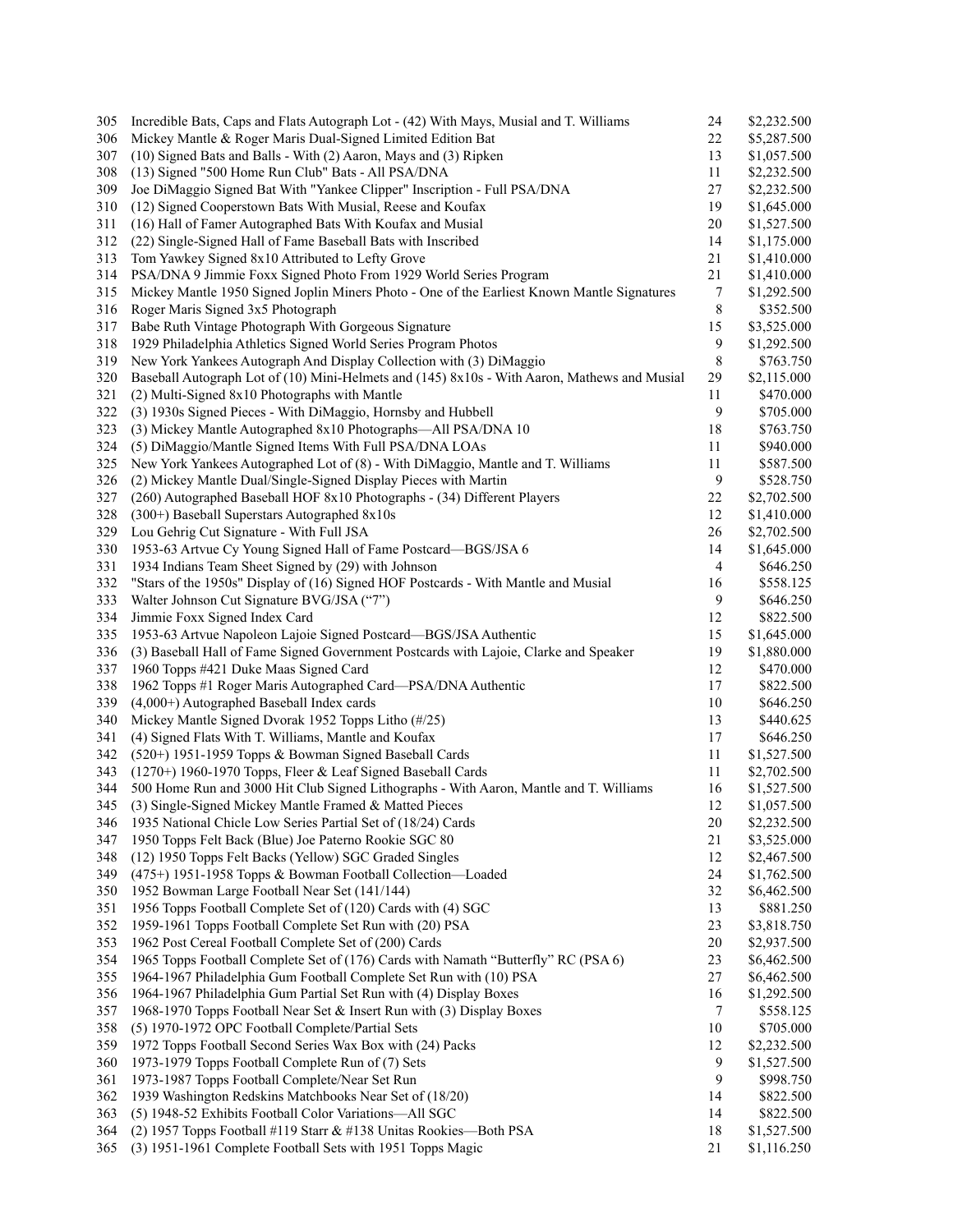| 366 | (3) 1959 Bazooka Football Singles with LeBaron                                              | 8                | \$282.000   |
|-----|---------------------------------------------------------------------------------------------|------------------|-------------|
| 367 | (5) 1960 Kahn's Wieners Football Singles                                                    | $\boldsymbol{0}$ | \$0.000     |
| 368 | 1961 & 1963 Fleer Football Starter Sets with Scarce Display Box                             | 12               | \$646.250   |
| 369 | 1965 Topps #122 Joe Namath Rookie—PSA 5.5                                                   | 12               | \$881.250   |
| 370 | 1969 Topps Football Uncut Sheet with Piccolo & Csonka Rookies                               | 9                | \$646.250   |
| 371 | Billy Ray Smith 1963-1970 Baltimore Colts Signed Game-Worn Jersey                           | 24               | \$2,820.000 |
| 372 | 1998 Randy Moss Game-Worn Minnesota Vikings Road Jersey - From Rookie Season                | 7                | \$1,762.500 |
| 373 | 1989-1990 Troy Aikman Game-Worn Dallas Cowboys Jersey                                       | 6                | \$763.750   |
| 374 | Marshall Faulk Signed Game-Worn 1995 Indianapolis Colts Road Jersey                         | 7                | \$323.125   |
| 375 | Laveranues Coles 2003 Washington Redskins Game-Worn Road Jersey                             | $\mathbf{1}$     | \$293.750   |
| 376 | (16) 1986-06 Big 10 Game Worn Jerseys with (2) PSU Bowls                                    | 16               | \$1,410.000 |
| 377 | (20) 1980-06 ACC Game-Worn Football Jerseys with Bowl Games                                 | 18               | \$1,527.500 |
| 378 | 1956 Detroit Lions Team-Signed Football with (5) Hall of Famers                             | 10               | \$381.875   |
| 379 | Joe Montana Sport Kings Framed Piece #/49--Signed                                           | $\boldsymbol{0}$ | \$0.000     |
| 380 | (21) Football-Related Publications - With Vintage Catalogs and Super Bowl Programs          | 4                | \$558.125   |
| 381 | Gorgeous 1960 Baltimore Colts Team-Signed Football With Unitas and Lipscomb                 | 4                | \$558.125   |
| 382 | Large Football Autograph Collection of (48) - With J. Brown, Butkus, Namath and Sayers      | 24               | \$1,880.000 |
| 383 | (13) NFL Signed Helmets, Footballs and Flats - With New York Emphasis                       | 17               | \$1,057.500 |
| 384 | Super Bowl XXIII Bronze Statue #2/23                                                        | $\boldsymbol{0}$ | \$0.000     |
| 385 | Reese McCall 1978-1982 Baltimore Colts Game-Worn Home Jersey                                | 11               |             |
|     |                                                                                             |                  | \$381.875   |
| 386 | Walter Camp Cut Signature PSA/DNA Authentic                                                 | 9                | \$646.250   |
| 387 | Jim Thorpe Signed Government Postcard With Full JSA                                         | 13               | \$1,880.000 |
| 388 | 1962 Multi-Signed Football With Ernie Davis, Lyndon Johnson and Vince Lombardi              | 18               | \$1,175.000 |
| 389 | (10) Oakland Raiders Signed Payroll Checks With Davis, Upshaw and Brown                     | 11               | \$587.500   |
| 390 | (20) Football Greats Signed Cards and Flats With Hinkle and Strong                          | 10               | \$1,175.000 |
| 391 | (60) Signed Goal Line Art Cards With Nitschke                                               | 9                | \$1,175.000 |
| 392 | (2) 1956 New York Giants vs. Chicago Bears Programs - Including NFL Championship            | 4                | \$352.500   |
| 393 | 1958 & 1959 NFL Championship Programs                                                       | $\boldsymbol{0}$ | \$0.000     |
| 394 | 1969-70 & 1970-71 Topps Basketball Complete/Near Sets                                       | 9                | \$558.125   |
| 395 | 1970-71 A1 Premium Beer Phoenix Suns SGC Graded Near Set (12/13) - #1 on Registry           | 1                | \$881.250   |
| 396 | (741) 1969-70 Topps Basketball Cards with (1) Set & (5) Near Sets                           | 13               | \$1,057.500 |
| 397 | (1400+) 1970-71 Topps Basketball Singles with (3) Near Sets                                 | 16               | \$998.750   |
| 398 | (6) 1970-1977 Topps Basketball Complete Sets with (9) PSA                                   | 20               | \$2,350.000 |
| 399 | (11) 1971-1990 Topps & Fleer Basketball Complete/Near Sets                                  | 9                | \$587.500   |
| 400 | 1972-73 Topps Basketball Wax Box with (24) Packs                                            | 10               | \$1,997.500 |
| 401 | NBA 50 Greatest Autographed Basketball Display with Maravich                                | 12               | \$3,525.000 |
| 402 | (92) 1980-81 Topps Basketball Signed Cards with (260+) Autographs                           | 27               | \$1,762.500 |
| 403 | (3) Michael Jordan UDA Signed Items - With Jersey                                           | 18               | \$1,880.000 |
| 404 | Flynn Robinson 1971-72 World Champion Los Angeles Lakers Game-Worn Road Jersey              | 9                | \$940.000   |
| 405 | Bobby Jones 1980s Philadelphia 76ers Game-Worn Home Jersey                                  | 5                | \$1,057.500 |
| 406 | 1973-74 Topps Basketball Vending Box                                                        | 1                | \$587.500   |
| 407 | Pete and Press Maravich Dual Cut Signatures                                                 | 11               | \$440.625   |
| 408 | Michael Jordan Signed Check                                                                 | 14               | \$587.500   |
| 409 | 1980-81 Topps Basketball #34 Bird RC/#174 Erving TL/#139 M. Johnson RC Triple-Signed Card F | 9                | \$763.750   |
| 410 | LeBron James 2002 Signed High School "Homework Pass" - BVG/JSA Authentic                    | 5                | \$282.000   |
| 411 | (6) Philadelphia Game-Worn Jerseys With 2001-02 Iverson Gamer                               | 7                | \$558.125   |
| 412 | (2) 1982 NCAA Semi-Finals and Finals Full Tickets                                           | 9                | \$528.750   |
| 413 | Patti LaBelle Personal Invitation to Michael Jordan's 40th Birthday Party                   | 6                | \$188.000   |
| 414 | 1924 V145-2 #3 King Clancy PSA 2                                                            | 8                | \$352.500   |
| 415 | 1979-80 Topps Hockey Set & Near Set with (2) Gretzky                                        | 19               | \$940.000   |
| 416 | (89) 1968-1990 Topps & O-Pee-Chee Hockey Star Cards                                         | 9                | \$381.875   |
| 417 | (285) 1994 Parkhurst Hockey Missing Link Future Stars Complete Sets                         | 10               | \$646.250   |
| 418 | Mike Gartner 1985/86 Game Worn Washington Capitals Sweater                                  | 13               | \$705.000   |
| 419 | New York Rangers Lot of (145) - With 1994 Vermeil Gold Ring                                 | 3                | \$258.500   |
| 420 | 1973-1976 Baltimore Clippers/Baltimore Blades Game-Worn AHL Road Sweater                    | 26               | \$5,875.000 |
| 421 | 1991-92 Stanley Cup Champion Pittsburgh Penguins Team-Signed Stick - Full JSA               | 5                | \$528.750   |
| 422 | 1992 NHL All-Star Game Multi-Signed Stick - With Gretzky and Lemieux                        | 6                | \$528.750   |
| 423 | (14) 1887 N43 Allen & Ginter Non-Baseball Singles                                           | 11               | \$998.750   |
| 424 | (32) 1934-1936 National Chicle Football & Diamond Stars Baseball Cards                      | 10               | \$1,116.250 |
| 425 | 1950s-1960s Baseball and Football Shoebox Loaded With Stars                                 | 10               | \$940.000   |
| 426 | (342) 1960-1963 Post Cereal Baseball & Football Singles                                     | 9                | \$528.750   |
|     |                                                                                             |                  |             |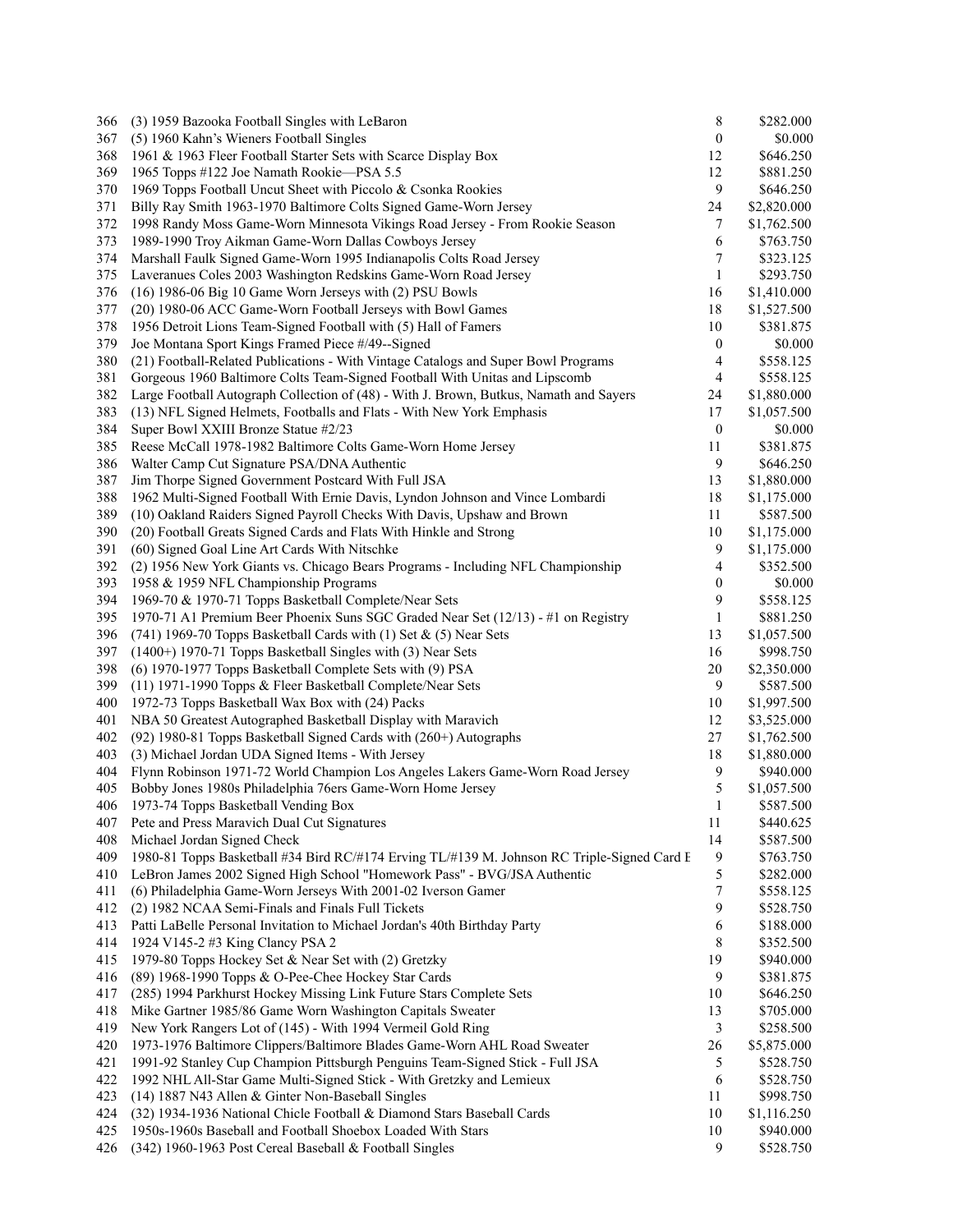| 427 | (70) 1958-1991 Multi-Sport Rookie & Hall of Fame Singles Lot                                    | 13             | \$940.000   |
|-----|-------------------------------------------------------------------------------------------------|----------------|-------------|
| 428 | (1900+) 1910-1980 Multi-Sport Shoebox Collection with Several Hall of Famers                    | 21             | \$1,762.500 |
| 429 | (115) 1980-2003 Multi-Sport Complete Sets                                                       | 5              | \$528.750   |
| 430 | (107) Multi-Sport 1988-2005 Starting Lineup & Other Figures                                     | 3              | \$258.500   |
| 431 | (33) 1955-1989 Multi-Sport Hall of Fame/Star Rookies with Koufax                                | 16             | \$940.000   |
| 432 | 1979-80 Topps Hockey & 1986-87 Fleer Basketball Complete Sets                                   | 11             | \$1,116.250 |
| 433 | (8) Football and Basketball Signed Items - With Auerbach, Marino and Russell                    | 11             | \$499.375   |
| 434 | (37) Screen and Sports Stars Autographed Flats - With Muhammad Ali and Johnny Carson            | 9              | \$381.875   |
| 435 | (56) Signed Government Postcards - With MLB, NFL and College Football Hall of Famers            | 11             | \$470.000   |
| 436 | (350+) Multi-Sport Signed 8x10 Lot With Unitas, Schmeling and Wooden                            | 22             | \$1,645.000 |
| 437 | Multi-Sport Treasure Chest With 1929 Grove Supplement                                           | 3              | \$141.000   |
| 438 | (30) Multi-Sport Publications - With 1950 World Series Program                                  | 1              | \$235.000   |
| 439 | Massive Sports Publications Lot - With 1955 Dodgers Golden Stamp Booklet                        | 1              | \$235.000   |
| 440 | Vintage Sports Autographed Cut & Multi-Signed Flats Lot                                         | 8              | \$763.750   |
| 441 | Multi-Sport Autograph Collection With Halas and T. Williams                                     | 9              | \$528.750   |
| 442 | Multi-Sport Autographed Display Collection with (3) Unitas                                      | 12             | \$822.500   |
| 443 | Multi-Sport Autograph Collection - With (3) Ali-Signed Photos                                   | 17             | \$940.000   |
| 444 | 2009 Topps American Heritage Jackie Robinson/Barack Obama Dual-Cut Signature Card--#1/1         | 14             | \$3,231.250 |
| 445 | 2004 Donruss Timeless Treasures Ty Cobb Game-Used Bat Barrel 1/1                                | 13             | \$5,287.500 |
| 446 | (29) 1993-2003 Alex Rodriguez High-End Inserts with (11) Autographs                             | 23             | \$2,232.500 |
| 447 | (157) 1965-1997 Kirby Puckett/Minnesota Twins Collection with Autos                             | 17             | \$1,116.250 |
| 448 | 1991 Score Mickey Mantle Signed Complete Set of (7) Insert Cards Given from Halper to Mantle    | 6              | \$2,350.000 |
| 449 | (1175+) Modern Multi-Sport Certified Autograph/Jersey/Insert Collection with Many Hall of Famer | 25             | \$1,997.500 |
| 450 | (159) 2008-2009 Multi-Sport Auto, Patch, Jersey & Insert Cards                                  | 20             | \$1,292.500 |
| 451 | (4675+) Modern Multi-Sport Hoard with (210+) Certified Auto/Game-Used/Numbered--Loaded          | 12             | \$646.250   |
| 452 | 2008 SP Rookie Threads Multi-Marks (#1/8) Certified Autograph—Signed by Eight including Brad    | 8              | \$587.500   |
| 453 | 2008 Topps Sterling Moments Babe Ruth Eight-Piece Relic Card #/10-BGS 9.5                       | 14             | \$940.000   |
| 454 | (5) 2008 Topps Sterling Moments Pre-War Hall of Fame Eight-Piece Relic Cards—All BGS            | 14             | \$705.000   |
| 455 | (6) 2008 Topps Sterling Moments Dodgers Eight-Piece Auto/GU—All BGS                             | $\overline{4}$ | \$411.250   |
| 456 | (8) 2008 Topps Sterling Moments Yankees Eight-Piece Auto/GU - All BGS                           | 10             | \$646.250   |
| 457 | (11) 2008 Topps Sterling Moments Eight-Piece Auto/GU—All BGS with Foxx & Clemente               | 9              | \$646.250   |
| 458 | (10) 2008 Topps Sterling Moments Orioles Eight-Piece Auto/GU--All BGS                           | 7              | \$499.375   |
| 459 | (27) 2008 Topps Sterling Moments Eight-Piece Auto/GU "Book" Inserts-All BGS                     | 13             | \$1,292.500 |
| 460 | 1997-98 SP Authentic #68 Kobe Bryant Autographed Buyback #7/7                                   | 3              | \$352.500   |
| 461 | (116) 19th Century R-Type Die Cuts and Yellow Kid Pins Lot                                      | 6              | \$293.750   |
| 462 | (950+) Mostly 19th-Century N-Type Lot with Sets                                                 | 33             | \$4,993.750 |
| 463 | $(2250+)$ 1887-1950s Non Sports Card Collection                                                 | 21             | \$2,820.000 |
| 464 | 1896-98 P10 Sweet Caporal "State Coat of Arms" Pins PSA Graded Complete Set of (48)—#1 On I     | $\mathbf{1}$   | \$881.250   |
| 465 | 1933 National Chicle Dare Devils PSA Graded Near Set of (20/24) Cards                           | 21             | \$1,997.500 |
| 466 | (560+) 1933 Goudey Indian Gum Singles                                                           | 22             | \$1,175.000 |
| 467 | 1940 Gum Inc. Superman SGC Graded Near Set of (70/72) Cards                                     | 15             | \$4,112.500 |
| 468 | 1940 Gum Inc. Lone Ranger Complete Low Series Set with (55) Extras                              | $\sqrt{5}$     | \$705.000   |
| 469 | 1959 Fleer Three Stooges Near Set of (92/96) with (1) Graded                                    | 11             | \$1,116.250 |
| 470 | 1967 Topps Who Am I? Near Set of (43/44) SGC Graded Cards                                       | 14             | \$1,116.250 |
| 471 | 1969 Topps Room 222 Complete Graded Set of (44)--#2 on PSA Registry                             | $\overline{2}$ | \$1,116.250 |
| 472 | (6) 1970s TV Show Complete Sets With Extras                                                     | 10             | \$558.125   |
| 473 | 1887 N184 W.S. Kimball Champions Annie Oakley SGC 40                                            | 7              | \$293.750   |
| 474 | (219) 1930s-1940 Non-Sport Singles & Near Set Group with Lone Ranger                            | $\overline{2}$ | \$381.875   |
| 475 | (5) 1933 R26 Goudey Boy Scouts - All PSA 6.5 or Better                                          | 15             | \$499.375   |
| 476 | 1940 Gum Inc. Lone Ranger Low Series Set of (36) Cards with (8) PSA                             | $\bf{0}$       | \$0.000     |
| 477 | 1951 Bowman Red Menace Complete Set of (48) Cards with One Graded                               | 6              | \$282.000   |
| 478 | 1965 Topps Gilligan's Island Complete Set (55)                                                  | 19             | \$1,762.500 |
| 479 | (3) 1960s Non-Sports Complete Sets - With Addams Family                                         | 9              | \$587.500   |
| 480 | 1965 Topps Superman Unopened Box with (24) Packs                                                | 25             | \$1,997.500 |
| 481 | 2008 UD Piece Of History Hair Cuts John F. Kennedy                                              | 3              | \$411.250   |
| 482 | 1887 N172 Old Judge Ezra Sutton SGC 30                                                          | 8              | \$270.250   |
| 483 | 1909 E92 Nadja Caramels Rube Ellis SGC 50                                                       | 2              | \$188.000   |
| 484 | 1910 E90-3 American Caramel "Wildfire" Schulte--PSA 4.5                                         | 8              | \$258.500   |
| 485 | 1910 T206 Piedmont Shag Shaughnessy - SGC 40                                                    | 16             | \$381.875   |
| 486 | 1911 T205 Irvin Wilhelm 18th Line Error SGC 10                                                  | 5              | \$246.750   |
| 487 | 1933 Goudey #149 Babe Ruth SGC 30                                                               | 10             | \$1,116.250 |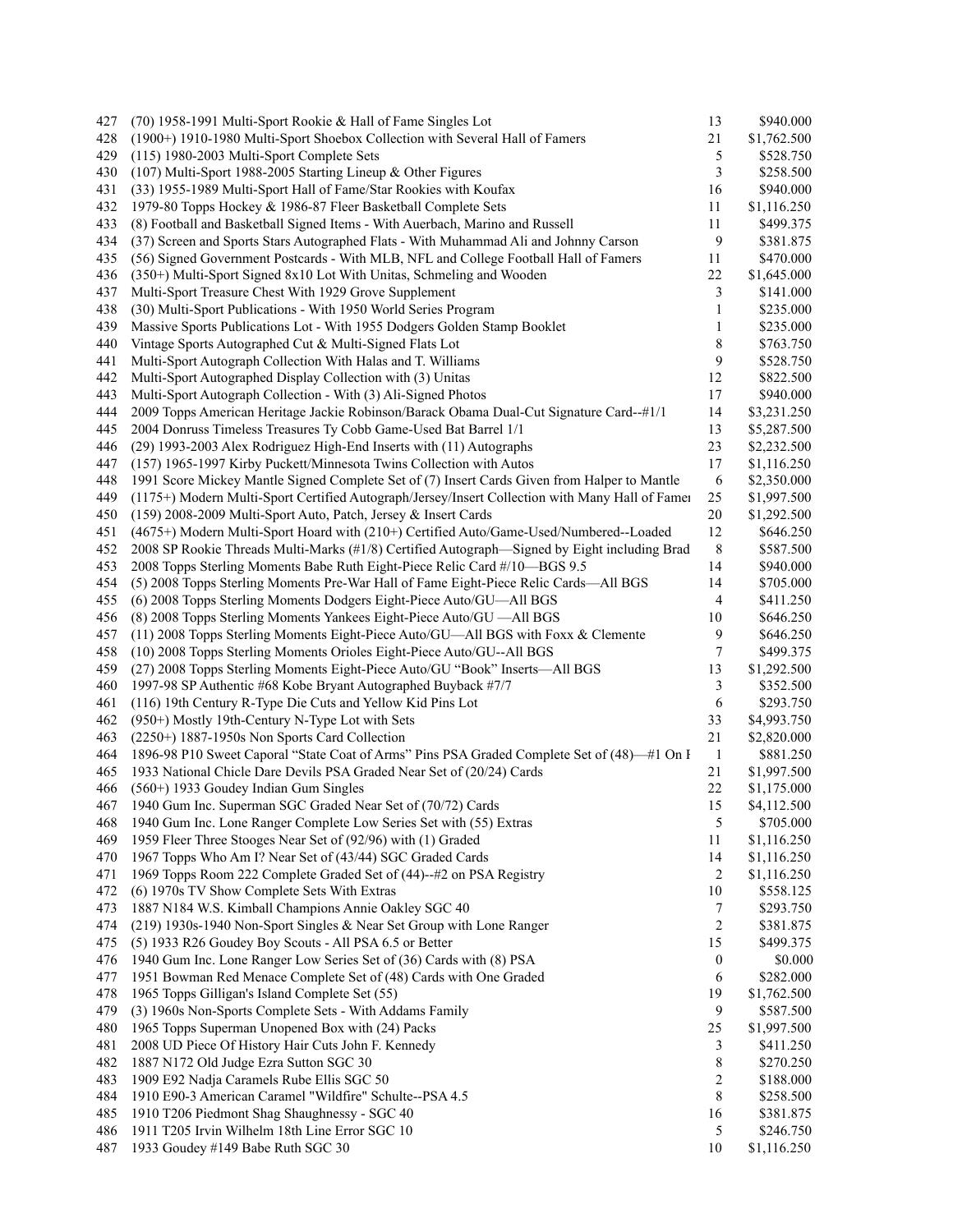| 488 | 1933 Goudey #92 Lou Gehrig PSA 2                                                            | 11               | \$587.500    |
|-----|---------------------------------------------------------------------------------------------|------------------|--------------|
| 489 | (2) 1951 Topps Teams: Cardinals & Reds—Both SGC 50                                          | 6                | \$440.625    |
| 490 | 1953 Topps #82 Mickey Mantle & #244 Willie Mays—Both PSA 1                                  | 18               | \$940.000    |
| 491 | 1955 Topps #164 Roberto Clemente RC—SGC 50                                                  | 9                | \$440.625    |
| 492 | 1963 Topps Baseball #537 Pete Rose Rookie—PSA 7                                             | 8                | \$763.750    |
| 493 | 1962 Salada Coins Chicago White Sox Set (10) With Shield                                    | 8                | \$499.375    |
| 494 | 1986 World Series Game 6 (Buckner Error) Ticket Stub—PSA 6                                  | 17               | \$763.750    |
| 495 | 1914 Baseball All-Stars Trans-Continental Tour Program                                      | 2                | \$188.000    |
| 496 | (3) 1917-1931 Baseball Hall of Fame Type Cards with Gehrig                                  | 23               | \$646.250    |
| 497 | 1941 Washington Senators Scorecard From DiMaggio's Record-Tying 41st Straight Game With a H | 3                | \$141.000    |
| 498 | 1956 Brooklyn Dodgers Opening Day Program and Ticket Stub                                   | 5                | \$223.250    |
| 499 | 1940s Joe DiMaggio Pennant - Rare                                                           | 8                | \$211.500    |
| 500 | 1953-54 Briggs Meats Ed Fitzgerald                                                          | 3                | \$199.750    |
| 501 | (287) 1958 Topps Baseball Starter Set of (287/494) Cards                                    | 16               | \$940.000    |
| 502 | 1961-63 Roger Maris White-Base Bobblehead                                                   | 9                | \$646.250    |
| 503 | (6) Circa-1950s-1960s Baseball Pennants                                                     | 10               | \$352.500    |
| 504 | 1977 Topps Burger King Yankees Uncut Sheet                                                  | 1                | \$176.250    |
| 505 | 1988 Caguas Puerto Rican League Game-Worn Jersey                                            | 1                | \$117.500    |
| 506 | Crystal Baseball With Original Tiffany & Co. Box                                            | 10               | \$235.000    |
| 507 | 1940 Philadelphia Athletics Team-Signed Baseball - With Mack                                | 3                | \$199.750    |
| 508 | (12) 1980 World Series Baseballs - Signed "Peter Edward Rose"                               | 10               | \$587.500    |
| 509 | Rogers Hornsby Signed Index Card--Full JSA                                                  | 10               | \$499.375    |
| 510 | Kenesaw Mountain Landis Cut Signature Display With Full PSA/DNA                             | 12               | \$381.875    |
| 511 | Billy Martin Signed Book With Full JSA                                                      | 5                | \$164.500    |
| 512 | 500 HR or 3000 Hit Club Members Signed Baseball Bat Lot of (12)                             | 11               | \$1,762.500  |
| 513 | (6) Negro League Autographed Bats With (1) Multi-Signed                                     | 13               | \$558.125    |
| 514 | Mickey Mantle Signed 11x14 Photograph with 1951 Inscription                                 | 11               | \$528.750    |
| 515 | 1992 Classic Four Sport Derek Jeter Signed Card-PSA/DNA Authentic                           | 10               | \$211.500    |
| 516 | (3) Vintage 1925 Programs/Yearbooks with Red Grange                                         | $\boldsymbol{0}$ | \$0.000      |
| 517 | (2) 1944 Washington Redskins Autographed Postcards with (10) Signatures including Baugh     | 1                | \$117.500    |
| 518 | (7) Sammy Baugh Signed Leather Mini-Helmets                                                 | 13               | \$440.625    |
| 519 | 1960 NFL Championship Game Ticket Stub - Eagles                                             | 7                | \$188.000    |
| 520 | (2) Pro-Style Football Jerseys With 1990 Dickerson AFC Pro Bowl                             | 0                | \$0.000      |
| 521 | 2001 Topps Heritage Football PSA Graded Near Set (115/146)--#1 on PSA Registry              | 1                | \$293.750    |
| 522 | 1911 T9 Turkey Red Cabinets #64 William Papke--PSA 4                                        | 1                | \$293.750    |
| 523 | 1958-59 Kahn's Wieners Basketball Sihugo Green (Shortprint) SGC 10-Only Graded              | $\boldsymbol{0}$ | \$0.000      |
| 524 | 1969-70 Topps Basketball Near Set (99/100) with (2) Extra Chamberlain                       | 14               | \$646.250    |
| 525 | 1957-58 Topps #20 Glenn Hall Rookie Card SGC 84                                             | 6                | \$293.750    |
| 526 | 1960s Baltimore Clippers Hockey Bobblehead                                                  | 5                | \$164.500    |
| 527 | 1984 Olympic Torch Relay Original Running Suit With Jacket and Lapel Pins                   | 3                | \$129.250    |
| 528 | (5) Multi-Sport "Memorable Moments" News Service Photos                                     | $\boldsymbol{0}$ | \$0.000      |
| 529 | 1973 Leroy Neiman Golf Champions Signed Lithograph                                          | 6                | \$258.500    |
| 530 | (3) Graded Civil War Era Bank Notes                                                         | 4                | \$199.750    |
| 531 | (15) 1888 Allen & Ginter Album Coupons                                                      | 0                | \$0.000      |
| 532 | (237) Early 20th Century Christmas Cards                                                    | 1                | \$117.500    |
| 533 | 1930s-1950s Entertainers Photo Lot - With (7) Elvis Presley Records                         | $\boldsymbol{0}$ | \$0.000      |
| 534 | 1962 Topps Civil War News Cello Pack PSA 9                                                  | 15               | \$470.000    |
| 535 | 1960 Golden Press Presidents Complete PSA Graded Set of (33)--#3 on Registry                | 7                | \$470.000    |
| 536 | 1964 Golden Boy Playbill Signed by Sammy Davis, Jr.                                         | $\mathbf{1}$     | \$176.250    |
| 537 | (20) 1956-1971 Non-Sports TV Show Wax Wrappers                                              | 19               | \$587.500    |
| 538 | (2) 1965 Swell James Bond Rack Packs                                                        | 17               | \$558.125    |
| 539 | (2) Winston Churchill Lithographs Signed by Artist Curtis Hooper & Sarah Churchill          | 2                | \$323.125    |
| 540 | (2) Ringo Starr Single-Signed Baseballs                                                     | 16               | \$822.500    |
| 541 | Bill Clinton Signed Cut with Oval Office Fabric                                             | 12               | \$352.500    |
| 542 | Immaculate Steve Carlton 1972 Philadelphia Phillies Game-Worn Home Uniform                  | 11               | \$19,975.000 |
| 543 | 1888 N162 Goodwin Champions Cap Anson SGC 50                                                | 21               | \$5,287.500  |
| 544 | 1888 N162 Goodwin Champions King Kelly SGC 60                                               | 17               | \$6,462.500  |
| 545 | 1888 N162 Goodwin Champions Bob Caruthers SGC 40                                            | 16               | \$822.500    |
| 546 | 1888 N162 Goodwin Champions Jack Glasscock SGC 40                                           | 14               | \$705.000    |
| 547 | 1888 N162 Goodwin Champions Sure Shot Dunlap SGC 40                                         | 15               | \$705.000    |
| 548 | 1888 N162 Goodwin Champions Tim Keefe SGC 30                                                | 21               | \$1,292.500  |
|     |                                                                                             |                  |              |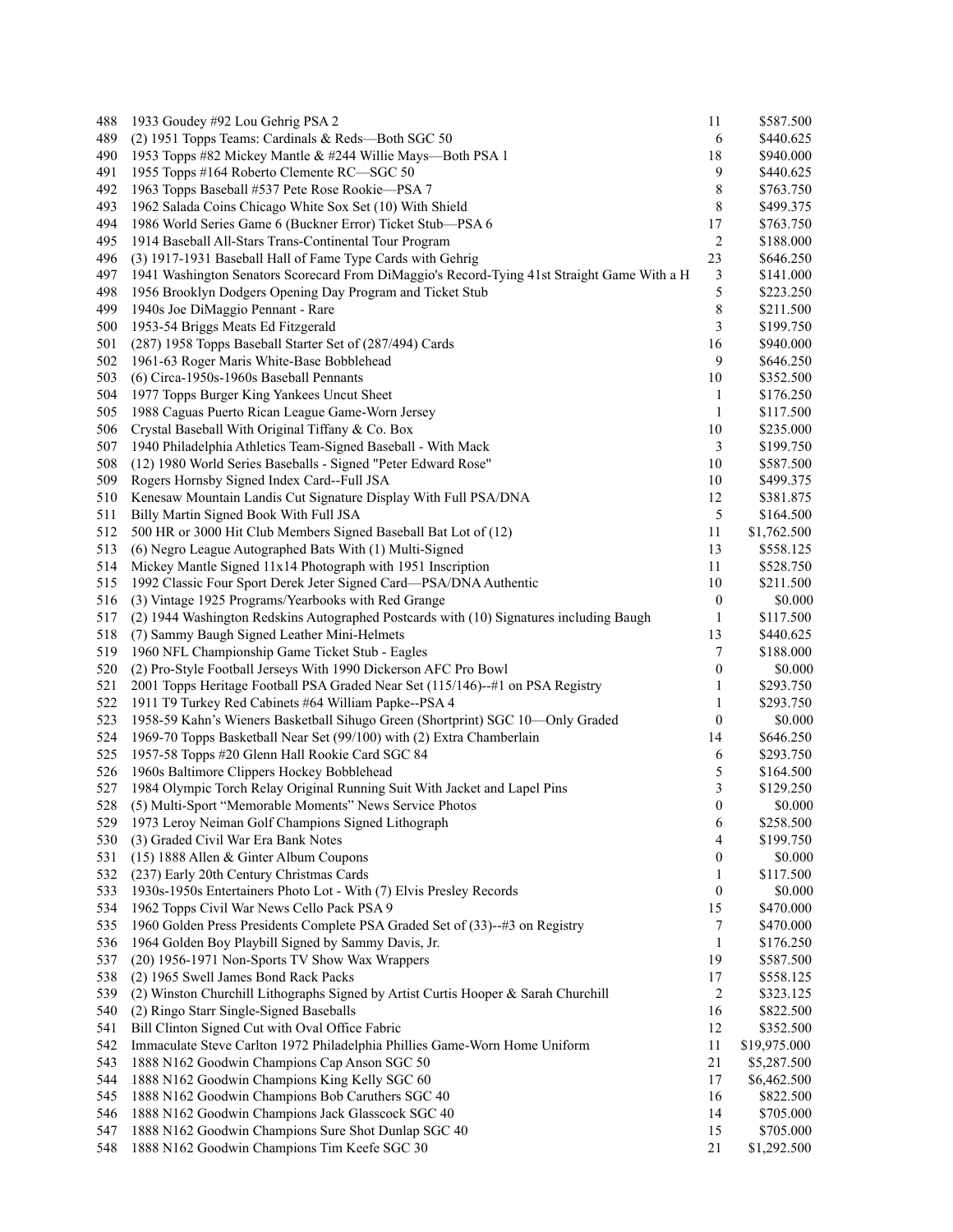| 549 | 1888 N162 Goodwin Champions Dan Brouthers SGC 50                                           | 14                      | \$1,762.500 |
|-----|--------------------------------------------------------------------------------------------|-------------------------|-------------|
| 550 | 1888 N162 Goodwin Champions Ed Andrews SGC 60                                              | 15                      | \$1,645.000 |
| 551 | 1911 D359 Rochester Baking Eddie Collins (Cancelled) SGC 20                                | 17                      | \$1,410.000 |
| 552 | 1911 M131 Baltimore Newsboy Frank Chance SGC 10                                            | 15                      | \$1,292.500 |
| 553 | 1909 Croft's Candy E92 Sam Crawford - Rare Red Back - SCG 20                               | 26                      | \$3,231.250 |
| 554 | 1915 E106 American Caramel Chief Bender PSA 4                                              | 19                      | \$1,410.000 |
| 555 | 1910 E125 American Caramel Die-Cuts Tris Speaker (Batting)—SGC Authentic                   | 4                       | \$587.500   |
| 556 | (8) 1913 T200 Fatima Cigarettes Team Cards-All SGC                                         | 15                      | \$1,527.500 |
| 557 | (17) 1911 T205 Gold Borders PSA Graded Singles with Chase & Duffy                          | 16                      | \$1,880.000 |
| 558 | 1910-11 T3 Turkey Red Cabinets #9 Ty Cobb (Checklist Back) PSA 2.5                         | 12                      | \$5,287.500 |
| 559 | (10) 1910-11 M116 Sporting Life SGC 70 & 80 Graded Cards                                   | 14                      | \$1,645.000 |
| 560 | (26) 1910-11 M116 Sporting Life with (3) Hall of Famers-All SGC 60                         | 17                      | \$1,997.500 |
| 561 |                                                                                            | 14                      | \$528.750   |
| 562 | (4) 1910 Tip Top Bread D322 SGC-Graded Cards                                               | 16                      |             |
|     | 1911 T206 Ty Cobb "Bat Off Shoulder" SGC 40                                                |                         | \$1,116.250 |
| 563 | 1910 Philadelphia Caramel E96 Fred Clark - SGC 60                                          | 19                      | \$763.750   |
| 564 | 1910 E103 Williams Caramel Ty Cobb - SGC Authentic                                         | 13                      | \$822.500   |
| 565 | (4) 1911 T205 Gold Borders with Tinker-All SGC 40-60                                       | 4                       | \$381.875   |
| 566 | (3) 1912 T207 Brown Background SGC Graded Cards with (2) HOFers                            | 6                       | \$499.375   |
| 567 | 1933 Goudey #181 Babe Ruth BVG Authentic                                                   | 23                      | \$1,645.000 |
| 568 | 1933 Sport Kings #45 Babe Didrickson PSA 4                                                 | 7                       | \$470.000   |
| 569 | (4) 1933 Delong & George C. Miller SGC Graded Singles--All Hall of Famers                  | 18                      | \$1,410.000 |
| 570 | 1921 Tip Top Bread Baltimore Orioles Wade Lefler SGC 20—Previously Unknown Example         | 21                      | \$3,525.000 |
| 571 | 1921 Exhibits Babe Ruth SGC 50                                                             | 18                      | \$1,527.500 |
| 572 | 1929 Lindy Theatre Jimmy Foxx PSA 4 (MK) Only Graded                                       | 25                      | \$2,702.500 |
| 573 | 1929 Lindy Theatre Mickey Cochrane SGC 20 Only Graded                                      | 14                      | \$940.000   |
| 574 | 1928 Harrington's Ice Cream #6 Babe Ruth SGC 60                                            | 20                      | \$2,350.000 |
| 575 | 1930 Orient Theatre Jimmy Dykes PSA 1-Only Graded                                          | 8                       | \$323.125   |
| 576 | 1933 Goudey #181 Babe Ruth SGC 30                                                          | 17                      | \$1,645.000 |
| 577 | (139) 1939-Modern Ted Williams Collection with (8) Graded & '59 Fleer Complete Set         | 15                      | \$2,467.500 |
| 578 | 1951 Bowman #253 Mickey Mantle Rookie-PSA 4                                                | 20                      | \$2,937.500 |
| 579 | 1952 Topps #333 Pee Wee Reese PSA 7                                                        | 14                      | \$1,997.500 |
| 580 | 1953 Topps #82 Mickey Mantle PSA 5                                                         | 6                       | \$1,292.500 |
| 581 | (6) 1961-1969 Topps Mickey Mantle PSA Graded Singles                                       | 12                      | \$1,292.500 |
| 582 | (3) 1948 Leaf Baseball PSA-Graded Star Cards with Williams                                 | 10                      | \$822.500   |
| 583 | 1954 Wilson Franks Ted Williams--PSA Authentic                                             | 10                      | \$705.000   |
| 584 |                                                                                            | 14                      | \$763.750   |
|     | 1955 Bowman #202 Mickey Mantle PSA 7                                                       |                         |             |
| 585 | (5) 1952-1960 Topps Baseball PSA-Graded Star Cards--All PSA 6 or 7                         | 10                      | \$587.500   |
| 586 | (170) 1958 Topps Baseball & 1959 Fleer Ted Williams PSA Graded Cards with Near Set         | 13                      | \$1,527.500 |
| 587 | 1956 & 1964 Topps Mickey Mantle PSA Graded Cards--Sharp                                    | 15                      | \$1,645.000 |
| 588 | 1967 Topps Stand-Up Test Issue #15 Frank Howard SGC 30                                     | $\boldsymbol{0}$        | \$0.000     |
| 589 | (5) 1969 Topps Super PSA 10 Graded Singles                                                 | 11                      | \$499.375   |
| 590 | (34) 1955-1969 Topps Baseball Star Cards with (28) PSA Graded including Koufax and Ryan RC | 26                      | \$3,818.750 |
| 591 | (6) 1960-1969 Topps Hall of Fame/Superstar Graded Rookies with Rose                        | 20                      | \$2,702.500 |
| 592 | 1962-1979 Topps New York Mets Complete/Near Team Set Run All PSA 8 or 9                    | 21                      | \$4,112.500 |
| 593 | 1969 Topps #500 Mickey Mantle PSA 9                                                        | 14                      | \$2,702.500 |
| 594 | (19) 1887 N284 Buchner Gold Coin Singles with (3) Hall of Famers                           | 17                      | \$1,762.500 |
| 595 | (59) 1909-1912 T205-T207 Baseball Singles with Tougher Backs                               | 20                      | \$1,292.500 |
| 596 | 1910-11 T3 Turkey Red Cabinets Pittsburgh Pirates Team Set of (5) Cards                    | 8                       | \$822.500   |
| 597 | (44) 1911 T205 Gold Borders with (9) Stars or SPs                                          | 11                      | \$1,057.500 |
| 598 | (30) 1916 M101-4/5 Sporting News Singles-All Different                                     | 12                      | \$822.500   |
| 599 | (32) 1909-1922 Baseball Type Card Potpourri with (6) Hall of Famers                        | 18                      | \$1,292.500 |
| 600 | 1910s-1920s Baseball Magazine Photo Premiums Lot of (14)                                   | 8                       | \$763.750   |
| 601 | (119) 1920-1941 "R" and "W" Baseball Cards with (30) Hall of Famers                        | 16                      | \$881.250   |
| 602 | (19) 1914 & 1915 Cracker Jack Singles                                                      | 12                      | \$763.750   |
| 603 | 1920 Baseball Magazine Posters Babe Ruth                                                   | 5                       | \$411.250   |
| 604 | (7) 1926 M101-7 Sporting News Supplements                                                  | $\overline{\mathbf{c}}$ | \$188.000   |
| 605 | 1929 Kashin Publications Group of (7) with Ruth                                            | $\overline{\mathbf{c}}$ |             |
|     |                                                                                            | 5                       | \$499.375   |
| 606 | 1932 Charles Denby Cigars Chicago Cubs Postcards Near Set (6/8)                            |                         | \$411.250   |
| 607 | (6) 1929-1937 Jimmy Foxx Cards/Premiums                                                    | 12                      | \$881.250   |
| 608 | (82) 1936 "R" Lot with (12) Hall of Famers                                                 | 3                       | \$381.875   |
| 609 | (50) 1909-1968 Baseball Shoebox Collection with (11) Tobacco Cards                         | 15                      | \$646.250   |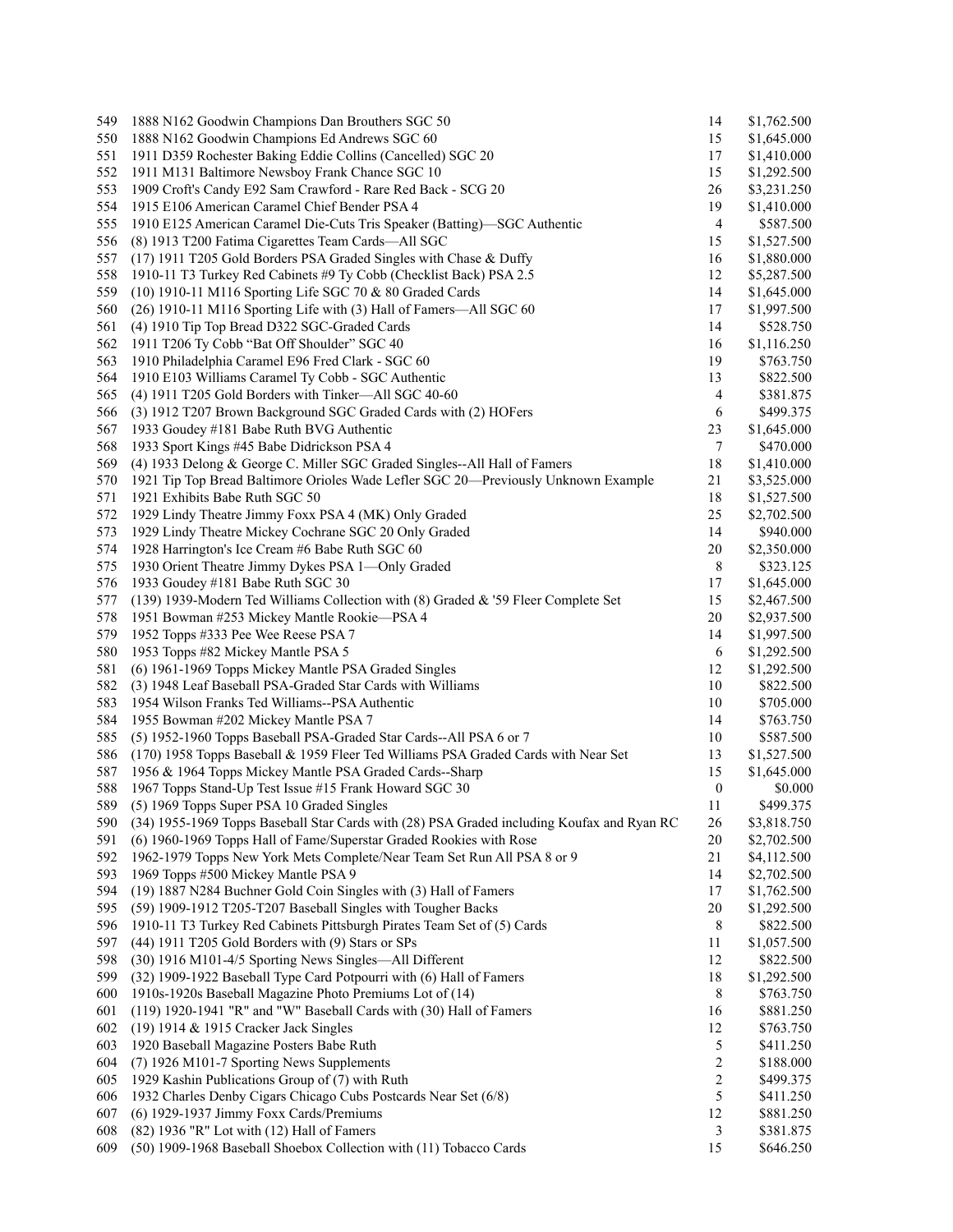| 610 | 1941 Play Ball Partial Set of (45/72) with (5) Hall of Famers                   | $\tau$           | \$470.000   |
|-----|---------------------------------------------------------------------------------|------------------|-------------|
| 611 | 1933 Goudey Baseball Near Set of (217/240) Cards                                | 21               | \$2,585.000 |
| 612 | (64) 1909-1941 Pre-War Baseball Singles with (22) Hall of Famers including Ruth | 17               | \$1,410.000 |
| 613 | (81) 1940 & 1941 Play Ball Singles/Near Set Collection with (15) Hall of Famers | 15               | \$1,645.000 |
| 614 | (10) 1912-1952 Cuban Baseball Players Type Group                                | $\boldsymbol{0}$ | \$0.000     |
| 615 | 1957 Topps Baseball Complete Set of (407) Cards                                 | 10               | \$2,232.500 |
| 616 | 1958 Topps Baseball Partial Set of (337/494) PSA Graded Cards                   | 25               | \$2,820.000 |
| 617 | 1958 & 1959 Topps Baseball Near/Starter Sets                                    | 16               | \$1,410.000 |
| 618 | 1961 Topps Baseball Complete Set of (587) - With (6) PSA Graded Cards           | 15               | \$2,820.000 |
| 619 | 1962 Topps Baseball Complete Set of (598) Cards with (12) Variations            | 12               | \$1,292.500 |
| 620 | 1963 Topps Baseball Complete Set of (576) Cards                                 | 14               | \$2,585.000 |
| 621 | 1969 Topps Super Near Set of (51/66) Cards—Mostly PSA                           | 22               | \$2,702.500 |
| 622 | 1964 & 1971 Topps Coins Complete Baseball Sets                                  | 19               | \$1,292.500 |
| 623 | 1970 Kellogg's Baseball Complete Set of (75) in Original Wrappers               | 16               | \$998.750   |
|     |                                                                                 |                  |             |
| 624 | 1970 & 1971 Topps Baseball Complete Sets                                        | 11               | \$2,115.000 |
| 625 | 1973-1979 Topps Baseball Complete Run of (7) Sets                               | 8                | \$1,880.000 |
| 626 | (23,000+) 1977-1992 Baseball Set & Singles Hoard                                | 10               | \$763.750   |
| 627 | 1954 Esskay Meats Ray Murray with Large Orange Borders                          | 5                | \$1,175.000 |
| 628 | 1954 Esskay Meats Frank Fanovich                                                | 12               | \$940.000   |
| 629 | 1955 Esskay Meats Billy Cox                                                     | 9                | \$1,292.500 |
| 630 | 1955 Esskay Meats Jimmie McDonald                                               | 31               | \$9,400.000 |
| 631 | 1954 Esskay Meats Harry Brecheen                                                | 29               | \$6,462.500 |
| 632 | 1954 Esskay Meats Clint Courtney                                                | 8                | \$352.500   |
| 633 | 1954 Esskay Meats Chico Garcia with Orange Borders                              | 11               | \$763.750   |
| 634 | 1954 Esskay Meats Don Lenhardt                                                  | 33               | \$9,400.000 |
| 635 | 1954 Esskay Meats Sam Mele                                                      | 13               | \$1,880.000 |
| 636 | 1954 Esskay Meats Vic Wertz                                                     | 4                | \$440.625   |
| 637 | 1955 Esskay Meats Walter Evers                                                  | 7                | \$705.000   |
| 638 | 1955 Esskay Meats Fred Marsh                                                    | $\sqrt{2}$       | \$499.375   |
| 639 | 1955 Esskay Meats Willy Miranda                                                 | 11               | \$3,231.250 |
| 640 | 1952 Coca-Cola Tips Test Cards Willie Mays SGC 50                               | 13               | \$1,116.250 |
| 641 | 1955 Johnston Cookies Braves Complete Set in Original Folders                   | 23               | \$1,527.500 |
|     |                                                                                 |                  |             |
| 642 | 1961 Union Oil Hawaii Islanders Complete PSA Graded Set of (10) Cards           | 6                | \$470.000   |
| 643 | 1963 Kahn's Wieners Baseball Complete Set of (30) Cards                         | 3                | \$705.000   |
| 644 | 1932 Wheaties Minneapolis Millers Starter Set of (12) Cards                     | $\boldsymbol{0}$ | \$0.000     |
| 645 | 1960 Bell Brand Dodgers PSA Graded Near Set of (19/20) Cards                    | 4                | \$440.625   |
| 646 | 1961 Bell Brand Dodgers Complete PSA Graded Set of (20) Cards                   | 8                | \$558.125   |
| 647 | 1962 Bell Brand Dodgers Complete PSA Graded Set of (20) Cards                   | 9                | \$587.500   |
| 648 | (130) 1952 Topps Baseball Singles with Stars                                    | 13               | \$1,292.500 |
| 649 | (173) 1952 Topps & 1953 Bowman Color/Black & White Singles                      | 21               | \$1,057.500 |
| 650 | (695) 1953-1958 Topps Baseball Grab Bag                                         | 7                | \$881.250   |
| 651 | $(600+)$ 1950-1955 Bowman Baseball Singles                                      | 12               | \$998.750   |
| 652 | (466) 1954-1956 Topps Baseball Card Collection                                  | 10               | \$1,057.500 |
| 653 | (1070) 1957-1959 Topps Baseball Group                                           | 12               | \$1,292.500 |
| 654 | (19) 1954-1968 Mickey Mantle & Roger Maris Cards                                | 11               | \$1,057.500 |
| 655 | (590+) 1950-1962 Topps, Bowman and Fleer Baseball Shoebox Collection            | 20               | \$1,175.000 |
| 656 | (1950+) 1951-1962 Topps & Bowman Baseball Singles Group                         | 13               | \$1,292.500 |
| 657 | (1930+) 1962-1965 Topps, Fleer & Post Baseball Singles Collection               | 20               | \$4,112.500 |
| 658 | (10) 1959-1969 Topps Mickey Mantle Cards                                        | 13               | \$822.500   |
| 659 | (35) 1948-1972 Baseball Star Player and HOF Card Lot                            | 15               | \$881.250   |
| 660 | (69) 1957-1971 Topps Baseball Hall of Famers                                    | 21               | \$940.000   |
|     | 1966 Topps Baseball Near Set of (462/598) with (76) Graded                      |                  |             |
| 661 |                                                                                 | 13               | \$1,116.250 |
| 662 | 1967 Topps Baseball Partial Set (333/609) with (55) Graded                      | 15               | \$1,410.000 |
| 663 | (1220+) 1950-1973 Mostly Baseball Shoebox Collection                            | 10               | \$499.375   |
| 664 | (1627) 1970-1972 Topps Baseball Singles with Many Stars-Sharp                   | 19               | \$1,410.000 |
| 665 | (1981) 1957-1975 Topps Singles with Aaron                                       | 14               | \$705.000   |
| 666 | (5) 1957-1966 Topps Mickey Mantle Cards                                         | 8                | \$646.250   |
| 667 | (335+) 1909-1964 Baseball Shoebox Collection with Several Hall of Famers        | 16               | \$1,410.000 |
| 668 | (38) 1956-1969 Topps Baseball Superstars with Mantle & Aaron                    | 14               | \$1,175.000 |
| 669 | (65) 1957-1989 Baseball Rookie Cards with (2) Ryan                              | $22\,$           | \$1,762.500 |
| 670 | (2300+) 1960-1969 Topps Baseball Cards with Many Minor Stars                    | 15               | \$1,880.000 |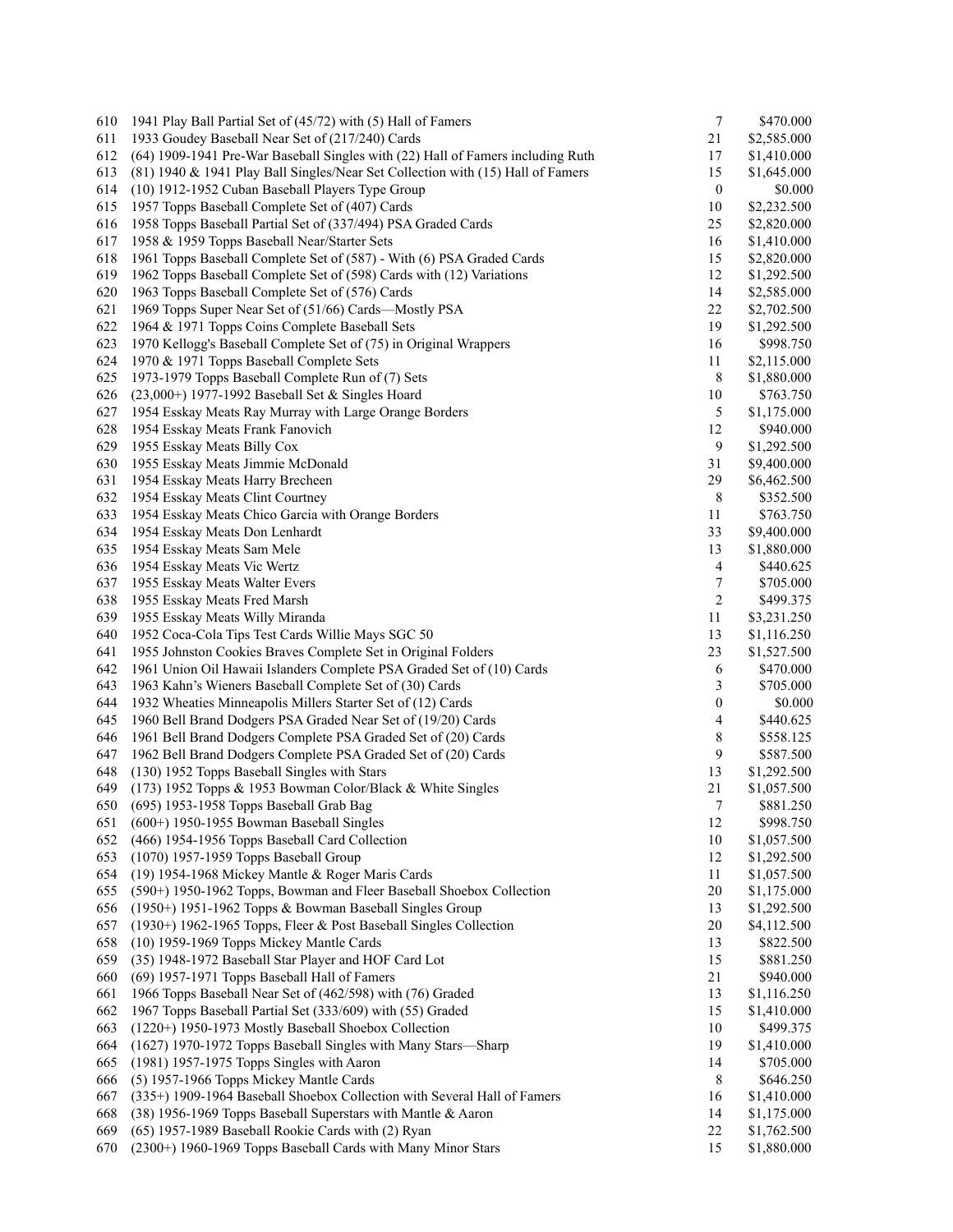| 671 | (3200+) 1958-1967 Topps Baseball Singles                                                        | 11               | \$1,410.000 |
|-----|-------------------------------------------------------------------------------------------------|------------------|-------------|
| 672 | (1500+) 1959-1969 Topps Baseball Cards                                                          | 17               | \$1,292.500 |
| 673 | $(2000+)$ 1954-1971 Topps Baseball Card Collection                                              | 11               | \$1,292.500 |
| 674 | $(3000+)$ 1950-1990 Topps & Bowman Baseball Sets & Singles Collection                           | 13               | \$1,292.500 |
| 675 | 1970-1990 Baseball Set & PSA Graded Singles Collection                                          | 11               | \$822.500   |
| 676 | Extensive Mike Schmidt Collection with Autographs and Topps Run                                 | 8                | \$705.000   |
| 677 | 1909 Bennett Park-Issued Detroit Tigers Program/Scorecard                                       | 10               | \$1,762.500 |
| 678 | 1955 World Series Programs (6/7) & 1955 Yankees Yearbook                                        | 17               | \$646.250   |
| 679 | All (4) Sports Illustrated Issues With Inserts                                                  | 13               | \$587.500   |
| 680 | 1941-1972 Brooklyn/Los Angeles Dodgers Yearbook Near Run of (20)                                | 8                | \$822.500   |
| 681 | 1956 World Series Ticket Stubs from All (7) Games                                               | 8                | \$1,292.500 |
| 682 | 1969 World Series Final Game 5 Full Ticket-PSA 6                                                | 17               | \$1,880.000 |
| 683 | 1978 Pete Rose 3000 Hit Full Ticket—PSA 4                                                       | 2                | \$499.375   |
| 684 | 1977 New York Yankees World Champions Bat Boy Ring                                              | 14               | \$9,400.000 |
| 685 | (4) 1944-1969 Multi-Sport Press Pins $&$ Charms                                                 | 4                | \$470.000   |
| 686 | (4) 1938-1979 Pittsburgh Pirates World Series $\&$ All-Star Press Pins                          | 11               | \$763.750   |
| 687 | Vintage Patchwork Quilt With (45+) 1914 B18 Blankets                                            | 7                | \$381.875   |
| 688 | (12) 1930-34 AP News Service Photos - (2) Foxx, (2) Wagner                                      | 5                | \$323.125   |
| 689 | (12) 1963 Hall of Fame Cast Iron Busts                                                          | 4                | \$646.250   |
|     |                                                                                                 | 4                | \$528.750   |
| 690 | Huge Ted Williams Endorsed Sporting Goods Collection                                            |                  |             |
| 691 | 1938 New York Yankees Team Photograph                                                           | 0                | \$0.000     |
| 692 | (15) Commemorative Bats With (3) Hall of Fame Brown Bats                                        | 12               | \$440.625   |
| 693 | 1996-2000 Danbury Mint American vs. National League Chess Set                                   | 12               | \$1,410.000 |
| 694 | Hanley Ramirez Game-Used Bat and Batting Gloves                                                 | 14               | \$646.250   |
| 695 | Reggie Jackson 1987 Game-Used Rawlings-Adirondack Bat                                           | 2                | \$323.125   |
| 696 | Barry Bonds 1998 Game-Used Bat - MEARS A-7                                                      | 5                | \$411.250   |
| 697 | Jacoby Ellsbury 2009 Signed Game-Used Bat                                                       | 4                | \$499.375   |
| 698 | (2) Evan Longoria and Robinson Cano 2006 Signed Game-Used bats                                  | 9                | \$587.500   |
| 699 | Curt Schilling Signed Game-Used Glove with MLB Hologram                                         | 9                | \$705.000   |
| 700 | Willie Mays Signed Game-Issued 1975 New York Mets Road Jersey                                   | 15               | \$940.000   |
| 701 | Tommy Lasorda Game-Worn 1982 Los Angeles Dodgers Road Jersey                                    | 15               | \$1,292.500 |
| 702 | Early-1960s PCL San Diego Padres Game-Worn Bat Boy Uniform                                      | $\boldsymbol{0}$ | \$0.000     |
| 703 | (7) 2000s Philadelphia Phillies Game-Worn Jerseys                                               | 4                | \$470.000   |
| 704 | Baltimore Orioles 1967-1973 Basketball Warm-Up                                                  | 18               | \$1,410.000 |
| 705 | (3) 1980s San Francisco Giants Game-Worn Batting Practice Jerseys - With Autographed Will Clarl | 7                | \$705.000   |
| 706 | (4) Game-Worn Baseball Items - With 1993 Manny Ramirez Minor League Jacket                      | $\mathbf{1}$     | \$352.500   |
| 707 | (20) 1990s-2000s Pittsburgh Pirates Game-Worn Jerseys                                           | 12               | \$1,175.000 |
| 708 | Jim Palmer Signed Game-Worn Baltimore Orioles Cap                                               | 11               | \$381.875   |
| 709 | Alex Rodriguez Signed Game-Used Jackie Robinson Day Ball                                        | 1                | \$470.000   |
| 710 | Circa-1920-25 Babe Ruth/Walter Johnson Dual-Signed ONL Heydler Ball                             | 10               | \$940.000   |
| 711 | 1925 Brooklyn Robins-New York Giants Signed Ball With Rare Ross Youngs - Full PSA/DNA           | 37               | \$9,400.000 |
| 712 | Bill McGowan 1928 Signed OAL Ball With Ruth Clubhouse - Full PSA/DNA                            | 13               | \$763.750   |
| 713 | 1930s Walter Johnson/Bill McGowan Signed Baseball - Full JSA                                    | 18               | \$2,585.000 |
| 714 | Hank Greenberg Signed Vintage Baseball - Full JSA                                               | 6                | \$499.375   |
| 715 | 1950 Brooklyn Dodgers Team-Signed Ball With Robinson and Campanella - Full PSA/DNA              | 29               | \$2,467.500 |
| 716 | 1956 AL All-Stars Team-Signed Baseball                                                          | 2                | \$323.125   |
| 717 | Late-1960s NL Superstars Signed Baseball With Mays and Durocher                                 | $\mathbf{1}$     | \$352.500   |
| 718 | Hall of Famers Signed Ball With (15) Signatures and Full JSA                                    | 14               | \$558.125   |
| 719 | Multi-Signed Hall of Fame Baseball with (9) Signatures including Grove & Paige                  | 7                | \$881.250   |
| 720 | 1940s Multi-Signed Ball with (18) Signatures including Greenberg & DiMaggio                     | 14               | \$381.875   |
| 721 | 1969 New York Mets Team-Signed Reunion Ball and World Series Black Bat                          | 4                | \$381.875   |
| 722 | Mickey Mantle Signed Ball & Signed 1991 Score #3 Mantle                                         | 11               | \$822.500   |
| 723 | (2) 1929 San Francisco Seals Team Balls                                                         | $\mathbf{1}$     | \$352.500   |
| 724 | 500 HR & 300 Wins Multi-Signed Baseballs                                                        | 8                | \$763.750   |
| 725 | Maris, Mantle and Killebrew Signed OAL Cronin Baseballs                                         | 6                | \$940.000   |
| 726 | (4) Multi-Signed Hall of Fame/Superstars Signed Balls - With Aaron, Greenberg and Mays          | 18               | \$940.000   |
| 727 | (5) Ted Williams Single-Signed Baseballs-All PSA/DNA                                            | 16               | \$940.000   |
| 728 | (12) Joe Sewell Single-Signed Baseballs with HOF Inscriptions                                   | 11               | \$998.750   |
| 729 | (18) 1980s Team-Signed Baseballs With Hall of Famers                                            | 14               | \$1,057.500 |
| 730 | (30) Sports Announcers/Writers Signed Baseballs - With Harwell, Scully and Uecker               | 15               | \$646.250   |
| 731 | (49) Signed Baseballs With Mantle, Koufax and Spahn                                             | 13               | \$1,410.000 |
|     |                                                                                                 |                  |             |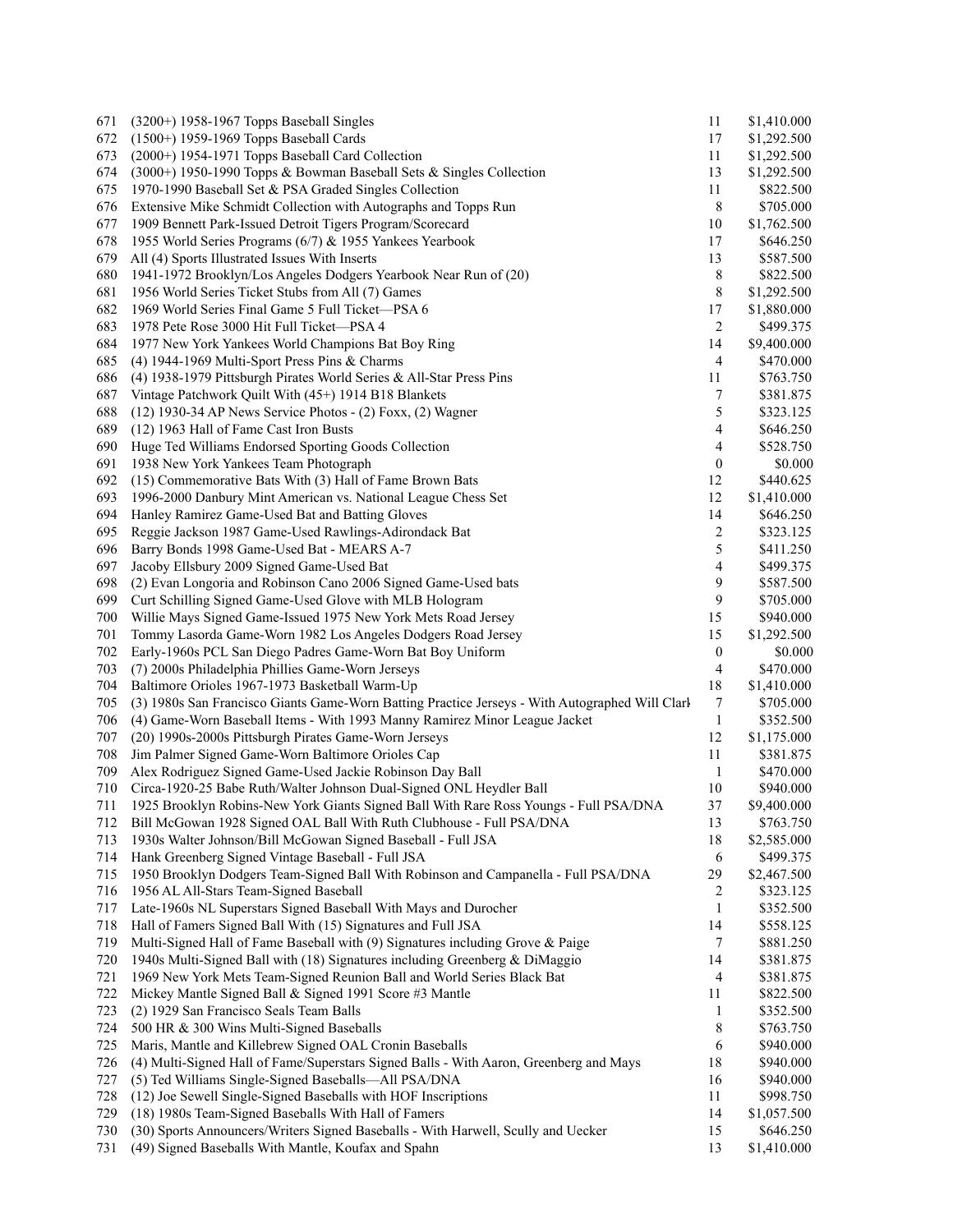| 732 | (60) New York Yankees Single-Signed Baseballs - With DiMaggio, Jeter and Steinbrenner | 21               | \$2,232.500 |
|-----|---------------------------------------------------------------------------------------|------------------|-------------|
| 733 | (75) Signed Baseballs With Many Seldom-Seen Single-Signed                             | 7                | \$1,175.000 |
| 734 | (113) New York Yankees Single-Signed Baseballs With Ford, Rizzuto and Steinbrenner    | 15               | \$1,880.000 |
| 735 | (3) Multi-Signed Baseballs - With 1962 All-Stars                                      | $\overline{c}$   | \$381.875   |
| 736 | (74) Autographed Baseballs - With Many Hall of Famers                                 | 17               | \$2,467.500 |
| 737 | Yankees "Then and Now" Lot of (18) - With DiMaggio, Mantle and Stengel Autographs     | 12               | \$1,292.500 |
| 738 | 1943 World Series Scorecard Signed by Wives of Gehrig, Barrow and McCarthy            | $\mathbf{1}$     | \$176.250   |
| 739 | (9) Baseball Legends Signed Checks - With Spahn and Traynor                           | 10               | \$470.000   |
| 740 | Mickey Mantle Signed Yankees Cap - UDA #234/536                                       | 13               | \$822.500   |
| 741 | Autographed Balance of Collection With Post-War and Modern Baseball Stars             | 16               | \$558.125   |
| 742 | New York Yankees Jersey Signed by (24) - With Berra, Ford, Jackson and Jeter          | 11               | \$646.250   |
| 743 | 1927 Walter Johnson Signed Letterhead with Envelope & Commemorative Ribbon            | 16               | \$1,997.500 |
| 744 | 1954 All-Star Game Program - Signed by Mantle, Mays and Ford                          | 6                | \$587.500   |
| 745 | (2) Multi-Signed Hall of Fame Books and Maris Cut                                     | 12               | \$881.250   |
| 746 | (3) Mickey Mantle & Joe DiMaggio Signed Framed Items                                  | 5                | \$587.500   |
| 747 | (4) Multi-/Single-Signed Negro League Items with Vintage Bat                          | $\overline{4}$   | \$381.875   |
| 748 | (4) 1998-1999 World Champion New York Yankees Team-Signed Items                       | 22               | \$2,232.500 |
| 749 | (6) Autographed Baseball Items with DiMaggio $&$ 500 HR Club                          | 17               | \$1,410.000 |
| 750 | Baseball Autograph Collection - Bats, Balls and Photos                                | 12               | \$1,527.500 |
| 751 | PSA/DNA 9 "Kid" Gleason Signed Photo From 1929 World Series Program                   | 6                | \$1,645.000 |
| 752 | (2) Framed Signed DiMaggio Displays With Incredible Collage                           | $\overline{4}$   | \$352.500   |
| 753 | Autographed Baseball Oversized Photo Lot of (38) - With Aaron, Mays and Musial        | 27               | \$1,410.000 |
| 754 | (360+) Hall of Famer Signed Baseball Photographs                                      | 25               | \$2,467.500 |
| 755 | (343) Signed Hall of Fame 8x10 Stat Cards                                             | 19               | \$1,762.500 |
| 756 | New York Yankees Legnds Signed Photo - With DiMaggio and Mantle                       | 10               | \$558.125   |
| 757 | (15) Autographed Mickey Mantle 8x10 Photos All Graded PSA 10                          | 14               | \$3,525.000 |
|     |                                                                                       |                  |             |
| 758 | (3) Autographed Framed Displays - With Mantle, Mays and T. Williams                   | 16               | \$763.750   |
| 759 | (230) Autographed Baseball HOF 8x10 Photographs with (15) Different Players           | 20               | \$1,880.000 |
| 760 | (12) New York Yankees Autographed Bats With Ford, Slaughter and Rodriguez             | 12               | \$998.750   |
| 761 | (20) Single-Signed Baseball Bats - All Hall of Famers                                 | 14               | \$1,410.000 |
| 762 | (25) Hall of Fame and Superstar Signed and Inscribed Bats                             | 17               | \$2,350.000 |
| 763 | (44) Single-Signed Baseball Bats with Many Former All-Stars                           | 14               | \$1,410.000 |
| 764 | 1956-63 Artvue Hall of Fame Plaque Jackie Robinson Signed Postcard PSA 8              | 20               | \$2,702.500 |
| 765 | Thurman Munson Cut Signature PSA/DNA 9-With Full JSA                                  | $\boldsymbol{9}$ | \$1,762.500 |
| 766 | (126) Signed Yellow Hall of Fame Plaque Postcards - With Gomez, Mays and Musial       | 18               | \$1,527.500 |
| 767 | (2500+) Autographed Baseball Index Cards                                              | 14               | \$1,116.250 |
| 768 | (4450+) 1971-1980 Signed Baseball Cards with Many Stars                               | 18               | \$2,820.000 |
| 769 | 1930s Football Card Collection with (7) 1935 National Chicle                          | 16               | \$1,527.500 |
| 770 | 1950 Topps Felt Backs Near Set of (89/100) with (6) SGC Graded                        | 26               | \$4,700.000 |
| 771 | (58) 1950s Topps and Bowman Football Star Lot                                         | $\overline{7}$   | \$282.000   |
| 772 | 1954 Bowman Football Near Set (124/128) and (63) 1952 Bowman Large Singles            | 31               | \$2,585.000 |
| 773 | 1955 Topps Football All-American Complete Set (100)                                   | 26               | \$2,820.000 |
| 774 | 1956-1963 Topps Football Starter Set Run with (2) Display Boxes                       | 10               | \$1,116.250 |
| 775 | 1959 Topps Football Complete Set of (176) Cards                                       | 11               | \$705.000   |
| 776 | 1958-1965 Topps CFL Complete/Partial Set Run                                          | 27               | \$5,875.000 |
| 777 | 1962 & 1963 Topps Football Complete Sets with (5) PSA                                 | 27               | \$3,231.250 |
| 778 | 1964-1967 Philadelphia Gum Football Complete Set Run (4)                              | $22\,$           | \$1,762.500 |
| 779 | (116) 1948-1966 Oddball Football Singles with Rarities                                | 16               | \$1,527.500 |
| 780 | (1150+) 1954-1969 Football Singles from Several Sets                                  | 13               | \$998.750   |
| 781 | 1972 Topps Football First Series Vending Box                                          | 10               | \$1,880.000 |
| 782 | (2) 1894 N302 Mayo's Football Cut Plug (Harvard) SGC Graded Cards                     | 18               | \$881.250   |
| 783 | 1940-1942 Washington Redskins Matchbooks Set/Near Set Run                             | 3                | \$352.500   |
| 784 | 1950 Topps Felt Back (Yellow) Darrell Royal SGC 84                                    | 9                | \$822.500   |
| 785 | (16) PSA Graded 1951 Topps Magic Unscratched Cards                                    | 13               | \$528.750   |
| 786 | 1957 Topps Football #58 Willard Sherman Error (No Team on Front) SGC 60-Only Graded   | 4                | \$211.500   |
| 787 | (200+) 1948-1960 Topps, Bowman & Leaf Football Singles                                | 10               | \$558.125   |
| 788 | 1964 & 1966 Topps Football Complete Sets                                              | 16               | \$1,292.500 |
| 789 | (3) 1968-1971 Topps Football Complete Sets                                            | 18               | \$998.750   |
| 790 | 1986 McDonald's Football Near Master Set with Rarities                                | 13               | \$499.375   |
| 791 | Eric Dickerson 1989 Indianapolis Colts Signed Game-Worn Road Jersey                   | 7                | \$528.750   |
| 792 | Chris Cooley 2008 Signed Game-Worn Washington Redskins Jersey and Cleat               | 7                | \$822.500   |
|     |                                                                                       |                  |             |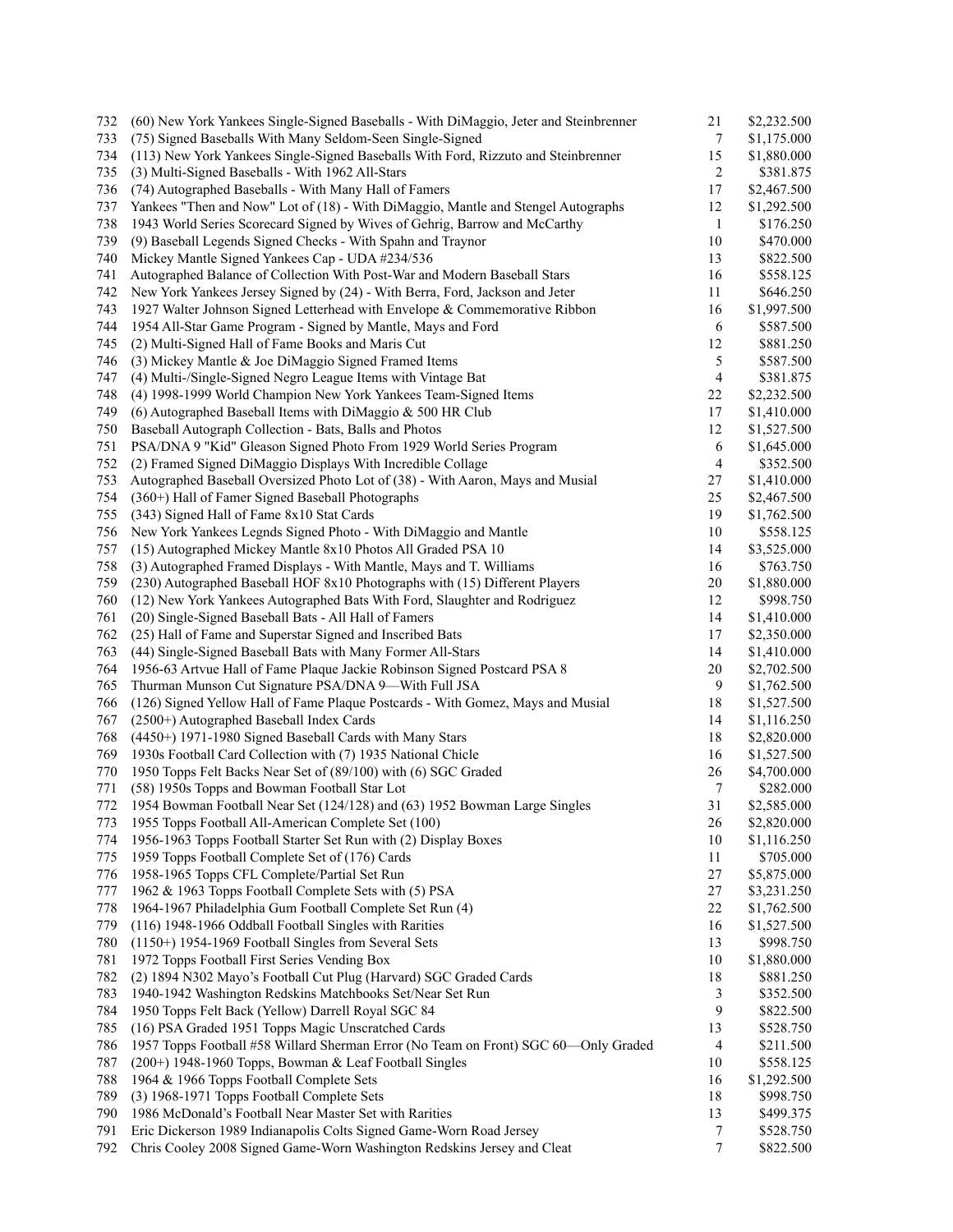| 793 | 1960 Baltimore Colts Team-Signed Sheet with (14) Autographs including Lipscomb | 8                | \$558.125   |
|-----|--------------------------------------------------------------------------------|------------------|-------------|
| 794 | Baltimore Colts Multi-Signed Pair - With Unitas, Lipscomb and Parker           | 1                | \$470.000   |
| 795 | Army-Navy Mascot and Pennant Lot of (5)                                        | $\boldsymbol{0}$ | \$0.000     |
| 796 | Warren Moon 1985-1988 Signed Game-Issued Houston Oilers Road Jersey            | $\overline{c}$   | \$188.000   |
| 797 | 1964 Washington Redskins Team-Signed Football - Wth (5) Hall of Famers         | 9                | \$270.250   |
| 798 | Football Hall of Fame Signed Check Lot of (7) With Lombardi and Jordan         | 22               | \$1,057.500 |
| 799 | (4) Difficult Hall of Fame Football Autographs                                 | 8                | \$940.000   |
| 800 | (9) Signed Football Items - With Graham Signed Helmet                          | 9                | \$646.250   |
| 801 | (12) 1960s Boston Patriots Football Programs With Phil Bissell Cover Art       | 13               | \$1,057.500 |
| 802 | 1955-1971 Football Magazine Lot of (199) - Including Super Bowl III Program    | 8                | \$587.500   |
| 803 | (17) 1935-1942 New York Giants Football Programs                               | 5                | \$587.500   |
| 804 | (8) Football Signed Pieces - With Rare Bart Starr Jacket                       | 12               | \$528.750   |
| 805 | Thousands of Football Autographs With (150+) Hall of Famers                    | 19               | \$3,818.750 |
|     |                                                                                |                  |             |
| 806 | (10) Sammy Baugh Autographed Leather Mini-Helmets                              | 10               | \$646.250   |
| 807 | 2007 Goal Line Art HOF Gene Hickerson Signed Card-PSA/DNA Authentic            | 7                | \$705.000   |
| 808 | 1892 Heavyweight Championship Ticket-Sullivan vs. Corbett                      | $\boldsymbol{9}$ | \$1,762.500 |
| 809 | 1921 Jack Dempsey vs. Georges Carpentier Championship Fight Program & Stub     | $\boldsymbol{0}$ | \$0.000     |
| 810 | 1952 Marciano-Walcott Pre-Fight Photo Display Signed by Marciano and Sinatra   | 13               | \$1,880.000 |
| 811 | Vintage Joe Louis Clock                                                        | 3                | \$411.250   |
| 812 | 1910-1951 Graded Boxing Card Lot of (44)                                       | 15               | \$705.000   |
| 813 | Boxing Collection - With 1948 Leaf, Pinbacks and Tickets                       | 25               | \$881.250   |
| 814 | (82) 1925-1956 Vintage Boxing Card Group with Schmeling                        | 13               | \$705.000   |
| 815 | (17) Boxing Tickets - Many Title Fights                                        | 5                | \$411.250   |
| 816 | 1965 Full Boxing Ticket Ali vs. Liston PSA 9                                   | 8                | \$881.250   |
| 817 | (2) Important Boxing Tickets/Stubs                                             | 1                | \$293.750   |
| 818 | (68) Signed Boxing Gloves - With Ali, Schmeling and LaMotta                    | 29               | \$1,997.500 |
| 819 | Muhammad Ali Limited Edition Art Study Signed by Leroy Neiman                  | 8                | \$381.875   |
| 820 | Muhammad Ali Signed Robe                                                       | 14               | \$646.250   |
| 821 | (5) Muhammad Ali Signed Photographs from Book-All Full PSA/DNA LOA             | 11               | \$1,175.000 |
| 822 | (6) Muhammad Ali Signed 8x10 Photographs with Elvis-All Full PSA/DNA LOA       | 17               | \$1,645.000 |
| 823 | Muhammad Ali/Larry Holmes Dual-Signed 30x42 Leroy Neiman Print                 | 8                | \$763.750   |
| 824 | Muhammad Ali/Cassius Clay Signed Steve Kaufman Artwork #/100                   | 6                | \$1,527.500 |
|     |                                                                                |                  |             |
| 825 | (57) 1911-1955 Boxing Card Singles with (8) SGC Graded                         | 18<br>15         | \$881.250   |
| 826 | Original 1968 Mexico City Games Olympic Torch                                  |                  | \$1,527.500 |
| 827 | (21,000+) 1980 and 2000 Olympics Tickets - Mostly Unused                       | $\,8\,$          | \$5,581.250 |
| 828 | Large 1937 Chilean Skiing Trophy With Supporting Literature                    | 1                | \$293.750   |
| 829 | NASCAR Die-Cast Model Car Lot of (46)                                          | 5                | \$440.625   |
| 830 | (3) Rare Single-Signed Golf Photographs Plus (19) Vintage Photos               | 9                | \$646.250   |
| 831 | (4) 1936-1954 Babe Didrickson-Zaharias Items with (2) Autographs               | 2                | \$499.375   |
| 832 | (3) 1970s Masters Tournament Apparel Items - With CBS Jacket                   | $\boldsymbol{0}$ | \$0.000     |
| 833 | (4) Signed Golf Caps Including Woods With Full JSA                             | 6                | \$440.625   |
| 834 | (6) Signed Golf Flags With Nicklaus, Watson and Woods                          | 5                | \$411.250   |
| 835 | Tommy Armour Signed Government Postcard with Full JSA                          | 7                | \$258.500   |
| 836 | Babe Didrickson Zaharias Signed Government Postcard with Full JSA              | 4                | \$381.875   |
| 837 | Chick Evans Signed Government Postcard with Full JSA                           | 1                | \$117.500   |
| 838 | Vic Ghezzi Signed Postcard - Full JSA                                          | $\boldsymbol{0}$ | \$0.000     |
| 839 | Johnny Goodman Signed Postcard - Full JSA                                      | 1                | \$176.250   |
| 840 | Ralph Guldahl Signed Postcard - Full JSA                                       | 10               | \$282.000   |
| 841 | Ben Hogan Signed Government Postcard with Full JSA                             | $\boldsymbol{0}$ | \$0.000     |
| 842 | Jock Hutchison Signed Government Postcard with Full JSA                        | $\overline{c}$   | \$129.250   |
| 843 | Lawson Little Signed Postcard - Full JSA                                       | 3                | \$141.000   |
| 844 | Willie MacFarlane Signed Government Postcard with Full JSA                     | 1                | \$293.750   |
|     |                                                                                |                  |             |
| 845 | Tony Manero Signed Postcard - Full JSA                                         | $\mathbf{1}$     | \$176.250   |
| 846 | John McDermott Signed Government Postcard with Full JSA                        | 3                | \$352.500   |
| 847 | Freddie McLeod Signed Government Postcard with Full JSA                        | 6                | \$270.250   |
| 848 | George Sargent Signed Government Postcard with Full JSA                        | 6                | \$499.375   |
| 849 | Ross "Sandy" Someville Signed Postcard - Full JSA                              | $\mathbf{0}$     | \$0.000     |
| 850 | Craig Wood Signed Government Postcard with Full JSA                            | 14               | \$705.000   |
| 851 | (2) Golf Signed Government Postcards with Shute & Mangrum--Both Full JSA       | $\mathbf{1}$     | \$176.250   |
| 852 | (2) Golf Signed Government Postcards with Picard & Revolta--Both Full JSA      | $\mathbf{1}$     | \$117.500   |
| 853 | (19) 1887 N28 Allen & Ginter Non-Baseball Singles                              | 13               | \$499.375   |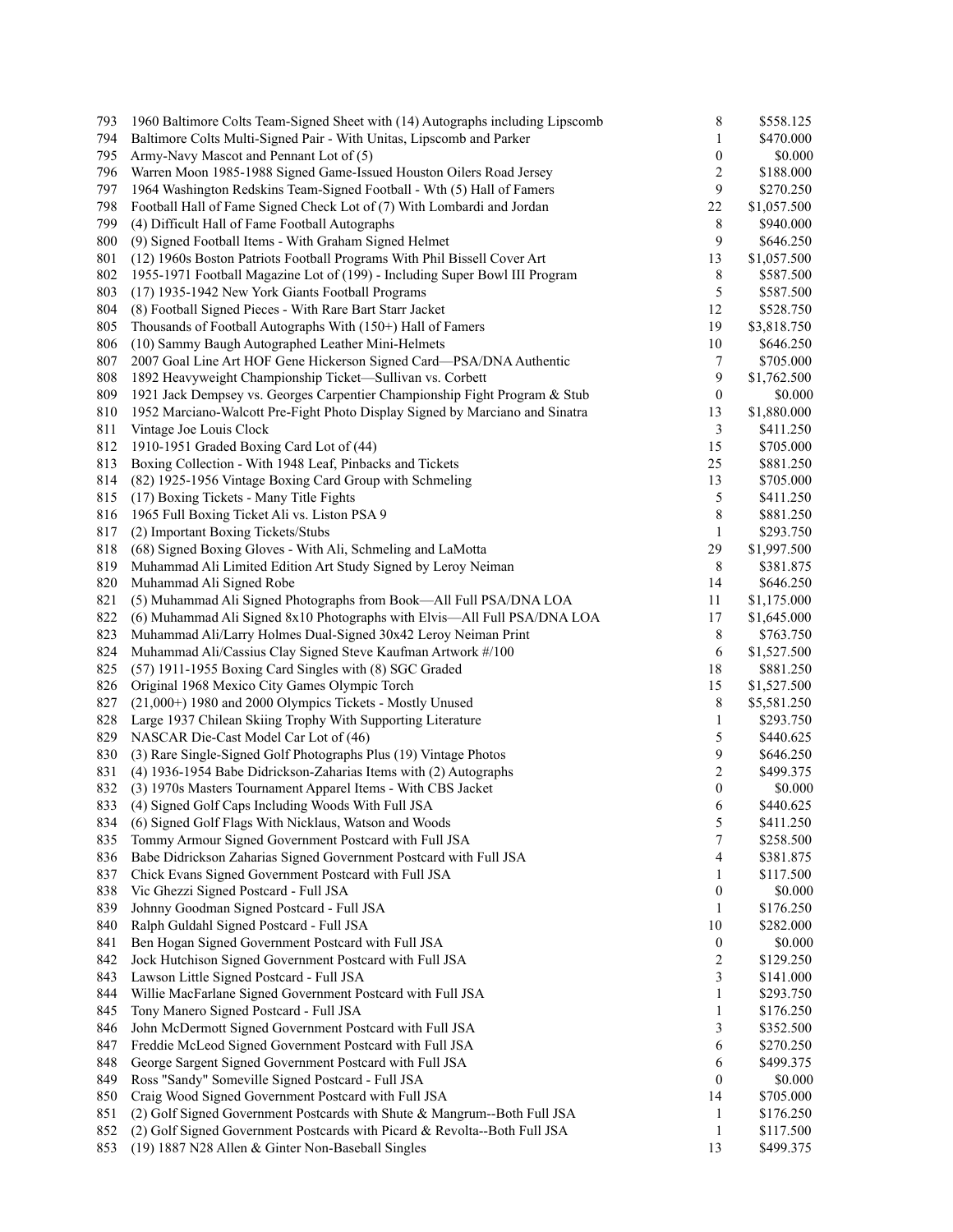| 854 | (9) 1964-1971 Topps Baseball & Football Insert Sets                                                        | 17             | \$1,292.500 |
|-----|------------------------------------------------------------------------------------------------------------|----------------|-------------|
| 855 | (1175+) 1959-1973 Baseball & Football Shoebox Collection with (2) Mantle & Ryan RC                         | 15             | \$998.750   |
| 856 | (8) 1979-1986 Multi-Sport Graded Rookies with Bird/Magic, Gretzky & Jordan                                 | 21             | \$1,880.000 |
| 857 | (250+) Multi-Sport Collection with Many Diamond Matchbooks                                                 | 16             | \$940.000   |
| 858 | (275+) 1974-1990 Multi-/Non-Sport Wax Case, Box and Pack Collection                                        | 9              | \$440.625   |
| 859 | $(4000+)$ 1970-1980s Baseball & Hockey Sets and Singles                                                    | 12             | \$705.000   |
| 860 | $(13,000+)$ 1955-1980s Multi-Sport Topps Card Collection                                                   | 23             | \$1,762.500 |
| 861 | Legends Autographed Lot of (3) - With Jordan, Unitas and T. Williams                                       | 19             | \$1,410.000 |
| 862 | (8) Multi-Sport Autographed Items with Gretzky & Ali                                                       | 12             | \$998.750   |
| 863 | Multi-Sport Autograph Lot - With Namath, Koufax and 1980 U.S. Olympic Hockey Team                          | 18             | \$1,292.500 |
| 864 | Multi-Sport Autograph Lot of (11) With James, Ripken and DiMaggio                                          | 15             | \$1,292.500 |
| 865 | Multi-Sport Autographed Lot - With Kobe, Abdul-Jabbar and Rose                                             | 12             | \$470.000   |
| 866 | (23) Football & Basketball Signed Collection with Payton Mini-Helmet                                       | 14             | \$1,292.500 |
| 867 | Multi-Sport Autographed Balance of Collection - With Aaron and Mays Signed Bats                            | 20             | \$1,057.500 |
| 868 | Autograph Balance of Collection With Aikman UCLA Jersey                                                    | 11             | \$440.625   |
| 869 | Interesting Array of 1940s-1950s Collectibles - With 1950 Topps Felt Backs                                 | 9              | \$528.750   |
| 870 | (32) Sports & Americana Treasure Chest with Multi-Signed Notre Dame Heisman Litho                          | 12             | \$499.375   |
| 871 | (89) Baseball Balance of Collection with (3) Ted Williams Autos                                            | 7              | \$822.500   |
| 872 | (72) Multi-Sport Treasure Chest with Signed R. Jackson Game-Ready Bat                                      | 21             | \$1,175.000 |
| 873 | Balance of Collection - With Cards, Programs and Celtics Concentration                                     | 16             | \$440.625   |
| 874 | (435+) 1910s-1980s New York/San Francisco Giants Cards & Memorabilia Treasure Chest                        | 18             | \$1,410.000 |
| 875 |                                                                                                            | 9              | \$528.750   |
| 876 | Treasure Chest of Autographs with Baseball Concentration                                                   | 14             | \$499.375   |
|     | 1950s-Modern Multi-Sport Treasure Chest of (20,000+) Cards<br>Multi-Sport Vintage Publication & Ticket Lot |                |             |
| 877 |                                                                                                            | 7<br>12        | \$470.000   |
| 878 | (225+) Multi-Sport & Political Signed Collection                                                           |                | \$499.375   |
| 879 | (275+) Multi-Sport Signed & Unsigned Lot                                                                   | $\overline{4}$ | \$211.500   |
| 880 | (152) 19th Century N-Type Singles with (2) Lincoln                                                         | 15             | \$1,116.250 |
| 881 | $(675+)$ 19th Century N-Type Non-Sports Lot with Many Issues                                               | 13             | \$1,762.500 |
| 882 | (750+) Early 1900s Non Sports D/E/F-Type Lot                                                               | 13             | \$1,175.000 |
| 883 | (159) 1930s Non-Sport Cards with (131) 1936-37 Gum Inc. G-Men                                              | $\,$ 8 $\,$    | \$587.500   |
| 884 | 1933 Goudey Indian Gum Starter Master Set (219/432)                                                        | 21             | \$2,232.500 |
| 885 | 1933 Dietz Gum Company Presidents Play Bucks Partial Set (20/32) with (12) Graded & Original F             | $\mathbf{1}$   | \$352.500   |
| 886 | 1940 Gum Inc. Lone Ranger High Number Set of (12) Cards—All PSA                                            | 15             | \$1,175.000 |
| 887 | (169) 1949 Topps Magic Photo Cards - With Complete Sub-Sets                                                | 20             | \$1,527.500 |
| 888 | 1933 U.S. Caramel Presidents Near Set of (30/31) Cards                                                     | 12             | \$470.000   |
| 889 | (53) 1936-37 Gum Inc. G-Men & Heroes of The Law and (3) 1930s Mickey Mouse #1 Singles                      | 9              | \$646.250   |
| 890 | (10) SGC Graded 1954 Topps Scoop Unscratched Cards                                                         | 1              | \$235.000   |
| 891 | (7) 1960s TV Show Complete Sets                                                                            | 20             | \$1,997.500 |
| 892 | (6) PSA Graded "Tougher" Non-Sports Cards                                                                  | 9              | \$822.500   |
| 893 | $(158)$ 1930s-1974 Non-Sport Presidential & Entertainers with Premiums                                     | 4              | \$381.875   |
| 894 | (280+) 1909-1973 Non-Sport Shoebox Collection                                                              | 1              | \$293.750   |
| 895 | 2008 UD Piece Of History Hair Cuts Alexander Hamilton                                                      | 7              | \$558.125   |
| 896 | (25) 1958-1987 Non-Sport Wax Packs & Box with (14) PSA                                                     | 3              | \$352.500   |
| 897 | (50) 1955-1976 Non-Sport Wax & Cello Packs                                                                 | 7              | \$881.250   |
| 898 | Early Americana Collection with Presidential Concentration                                                 | 1              | \$293.750   |
| 899 | Americana Autograph Lot of (13) With J. Fenimore Cooper, Cecil B. DeMille and Zeppo Marx                   | 19             | \$1,410.000 |
| 900 | (402) Secret Service Pins with Super Bowl Pins                                                             | 1              | \$1,057.500 |
| 901 | Abraham Lincoln Cut Signature Display Dated April 14, 1862 - Full PSA/DNA                                  | 21             | \$8,812.500 |
| 902 | George Reeves Signed & Framed Cut with Photo and Full JSA LOA                                              | 6              | \$1,057.500 |
| 903 | Michael Jackson "Off the Wall" Signed Album Cover                                                          | 15             | \$646.250   |
| 904 | Pair of Nathaniel Currier Mourning Prints from the 1840s                                                   | 1              | \$470.000   |
| 905 | (40) 1904-33 Ackley's Wildwood, NJ Real Estate Catalogs                                                    | 1              | \$470.000   |
| 906 | Original 1930s Oil Painting of Franklin D. Roosevelt                                                       | 3              | \$587.500   |
| 907 | Mother Teresa Signed Prayer Card - PSA/DNA                                                                 | 7              | \$558.125   |
| 908 | Late 18th-Century Flintlock Spanish Overcoat Pistol                                                        | 13             | \$1,116.250 |
| 909 | British .50 Caliber Pocket Pistol circa 1840                                                               | 0              | \$0.000     |
| 910 | British .40 Caliber Dueling Pistols with Damascus Barrels circa 1840                                       | 7              | \$705.000   |
| 911 | Interesting Americana Lot of (5) With Masonic Sword                                                        | 2              | \$246.750   |
| 912 | (7) 1860s-1900s CDV Civil War Generals with Grant & Lee                                                    | 6              | \$381.875   |
| 913 | Circa 1900 Booker T. Washington Photo and St. Augustine Annuals                                            | 0              | \$0.000     |
| 914 | (25) Famous Deaths Front Page Headlines                                                                    | 9              | \$499.375   |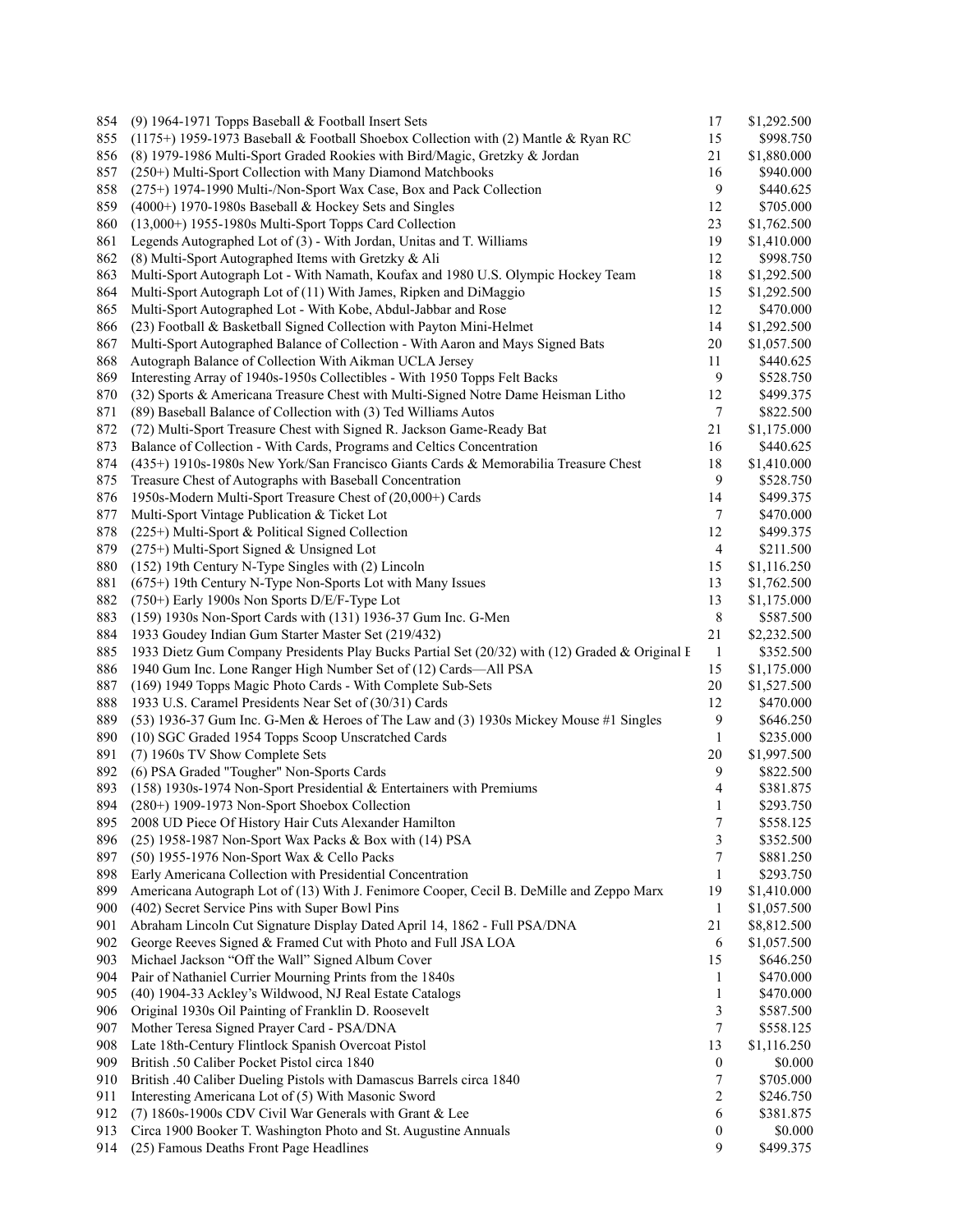| 915 | (2) NASA Crew Autographed 8x10 Photographs with (12) Signatures                      | 4                | \$381.875              |
|-----|--------------------------------------------------------------------------------------|------------------|------------------------|
| 916 | Beach Boys Multi-Signed Album Page with Full PSA/DNA                                 | 17               | \$646.250              |
| 917 | Franklin Library Signed First Edition Lot of (22)                                    | 7                | \$705.000              |
| 918 | Franklin Library Pulitzer Prize Leather Bound Set (53)                               | 7                | \$1,057.500            |
| 919 | (225+) Silver and Bronze Comic Book Lot                                              | 14               | \$646.250              |
| 920 | $(310+)$ 1950s-1980s Comic Book Collection                                           | 9                | \$411.250              |
| 921 | 1909 Croft's Candy E92 Red Kleinow - Rare Blue Back - SGC Authentic                  | 4                | \$223.250              |
| 922 | 1909-1911 T206 Ty Cobb Red Portrait (Tolstoi)—SGC 20                                 | 20               | \$587.500              |
| 923 | 1911-1916 Kotton Cigarettes T216 Bob Bescher - SGC 30                                | 8                | \$270.250              |
| 924 | (3) 1920-1923 Difficult W-Series Cards with Sisler & Wheat                           | 5                | \$223.250              |
| 925 | 1930 W554 Doug McWeeny SGC 10 with Rare "Lucky Yo-Yo" Ad Back                        | $\mathbf{1}$     | \$235.000              |
| 926 | 1933 Goudey #92 Lou Gehrig SGC 30                                                    | 10               | \$646.250              |
| 927 | PSA Authentic 1945 World Series Game 6 Full Ticket                                   | 6                | \$352.500              |
| 928 | (2) 1950s Mickey Mantle PSA Graded Cards                                             | 12               | \$499.375              |
| 929 | (2) 1950s Topps & Bowman Ted Williams PSA Graded Cards                               | 11               | \$528.750              |
| 930 | (6) 1961 7-11 PSA Graded Cards with Ott                                              | 3                | \$258.500              |
| 931 | 1963 Topps Valentine #6 Babe Ruth - SGC 60                                           | 4                | \$176.250              |
| 932 | 1981 Fleer All-Star Game/Team Logos PSA Graded Set of (48)--#1 on Registry           | 5                | \$499.375              |
| 933 | 1982 Fleer #576 John Littlefield Error - PSA Gem Mint 10                             | 3                | \$164.500              |
| 934 | (8) 1913-42 Philadelphia-Area Baseball Ticket Stubs                                  | $\boldsymbol{0}$ | \$0.000                |
| 935 | Jackie Robinson Pasadena Junior College "Campus 1937" Yearbook                       | $\boldsymbol{0}$ | \$0.000                |
| 936 | 1933 "Who's Who in Major League Base Ball" 1st Annual Edition                        | 6                |                        |
| 937 | 1954 World Series Program and Cleveland Press Pin                                    | 7                | \$164.500<br>\$246.750 |
|     |                                                                                      | 8                |                        |
| 938 | 1950s Ted Williams Pennant - Rare                                                    |                  | \$411.250<br>\$0.000   |
| 939 | 1956 Gentry Magazine with Ty Cobb Card Insert                                        | $\boldsymbol{0}$ |                        |
| 940 | 1961-62 Washington Senators Mini Bobblehead                                          | 8                | \$352.500              |
| 941 | 1965 Jim Palmer Major League Debut Program & Ticket                                  | 9                | \$211.500              |
| 942 | 1928-2007 Run of "Who's Who in Baseball"                                             | 19               | \$1,410.000            |
| 943 | (3) 1977 Baseball Food Sets and Complete Boxes                                       | $\boldsymbol{0}$ | \$0.000                |
| 944 | (249) Unused Full Tickets to Mark McGwire's 64th & 65th Home Run Games               | 15               | \$323.125              |
| 945 | 1950 Brooklyn Dodgers Team-Signed Baseball with (24) Signatures                      | 12               | \$411.250              |
| 946 | (4) Baltimore-/Washington-Area Personalities Signed Balls - With Thompson and Pollin | 3                | \$141.000              |
| 947 | (6) Single-Signed Celebrity Baseballs with DiMaggio & Giuliani                       | 20               | \$440.625              |
| 948 | (3) Multi-Signed Bats with Incredible Negro Legends                                  | 16               | \$763.750              |
| 949 | 1998 World Champion New York Yankees Team-Signed Bat - With Jeter, Rivera and Torre  | 20               | \$1,175.000            |
| 950 | New York/San Francisco Giants Autograph Collection With Mays Jersey                  | 3                | \$352.500              |
| 951 | 1941 Joe DiMaggio Signed Post Office Savings Card - Full JSA and PSA/DNA             | 4                | \$152.750              |
| 952 | (2) Baseball Hall of Fame Signed Government Postcards with Duffy & Mack              | 16               | \$646.250              |
| 953 | Mickey Mantle Signed 11x14 Gallo Photograph with 1956 Inscription                    | 10               | \$528.750              |
| 954 | (3) Joe DiMaggio Autographed Restaurant Items                                        | 7                | \$282.000              |
| 955 | (6) Vintage University of Maryland Items                                             | 10               | \$282.000              |
| 956 | Redskins Lot of (4) With Game-Worn Helmet and Jacket                                 | 9                | \$381.875              |
| 957 | Washington Redskins Publication Lot of (7) With 1st Game at D.C. Stadium Program     | 5                | \$164.500              |
| 958 | (2) Autographed Footballs With Hall of Fame Ball and P. Manning                      | 14               | \$411.250              |
| 959 | 1948 Exhibits George Mikan & Willie Hoppe                                            | $\boldsymbol{0}$ | \$0.000                |
| 960 | (4) Early Basketball Programs with Autos and Ticket Stubs                            | 3                | \$199.750              |
| 961 | 1911 T9 Turkey Red Cabinets #58 Packey McFarland-PSA 3                               | 3                | \$223.250              |
| 962 | Vintage Sports Card Treasure Chest with Football Concentration                       | 19               | \$646.250              |
| 963 | 1960s San Diego Gulls Hockey Bobblehead                                              | 2                | \$211.500              |
| 964 | 1913 T230 Pan Handle Scrap Avery Brundage SGC 40                                     | 1                | \$117.500              |
| 965 | 1960 and 1961 Golden Press Presidential Sets in Albums                               | 5                | \$293.750              |
| 966 | (34) 1912-1950 Pre-War/Vintage Grab Bag with (3) Hall of Famers including Ruth       | 15               | \$998.750              |
| 967 | 1959 Topps Baseball Master Set of (579) Cards with Variations                        | 17               | \$1,997.500            |
| 968 | 1959-60 Baseball Near/Partial Set Lot of (3)                                         | $20\,$           | \$1,292.500            |
| 969 | (3600+) 1960-1969 Baseball Card Collection--Loaded                                   | 27               | \$2,937.500            |
| 970 | (1375+) 1948-1982 Baseball Shoebox Collection with (7) Mantle                        | 23               | \$1,527.500            |
| 971 | (4300+) 1952-1990s Mostly Baseball Singles Collection                                | 16               | \$998.750              |
| 972 | (143) 1975-2009 Baseball Complete Sets                                               | 16               | \$1,410.000            |
| 973 | (156) 1954-2000s Multi-Sport Autographed & Rookie Card Collection                    | 21               | \$1,997.500            |
| 974 | 1910 T211 Red Sun Rogers (Atlanta) SGC 60--Highest Graded                            | 16               | \$1,116.250            |
| 975 | (11) 1909-11 T206 Grab Bag with SGC Cobb & Mathewson                                 | 12               | \$646.250              |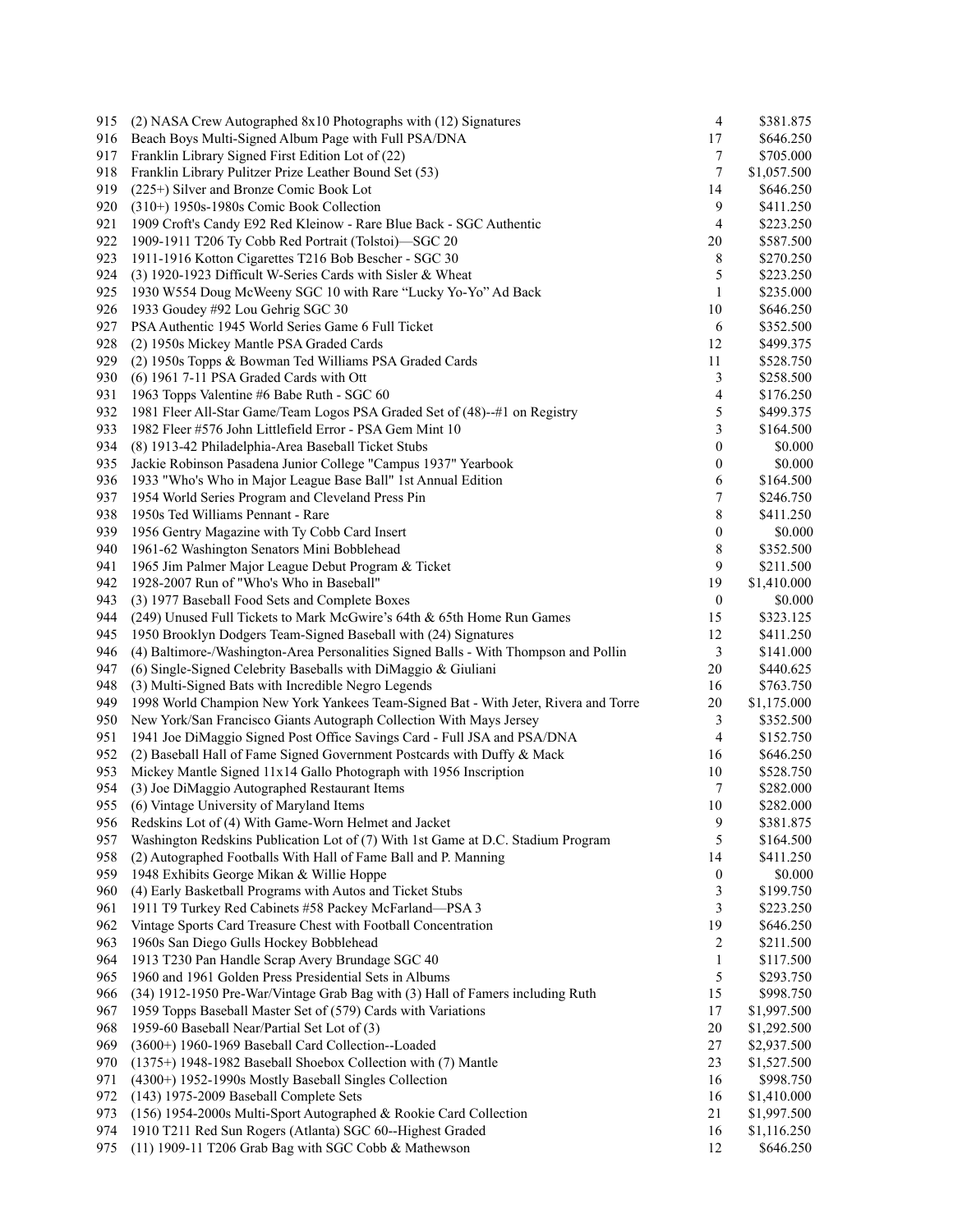| 976  | (30) 1950-1951 Bowman Baseball & Football Cards with Many Stars                       | 18                      | \$1,292.500              |
|------|---------------------------------------------------------------------------------------|-------------------------|--------------------------|
| 977  | 1952 Red Man Tobacco #AL23 Ted Williams with Tab                                      | 16                      | \$646.250                |
| 978  | 1954 Topps #128 Hank Aaron Rookie PSA 5                                               | 16                      | \$940.000                |
| 979  | 1957-1961 Baseball Partial Set & Singles Lot                                          | 13                      | \$763.750                |
| 980  | 1974-1985 Topps Baseball Complete Set Run                                             | 12                      | \$1,410.000              |
| 981  | 2000 Upper Deck New York Yankees Master Collection Set                                | 16                      | \$705.000                |
| 982  | 1937 World Champion New York Yankees Team-Signed Ball                                 | 14                      | \$1,410.000              |
| 983  | Old Timers Signed Baseball with Cobb, Hornsby and Speaker                             | 13                      | \$1,292.500              |
| 984  | Everett Scott Single-Signed ball with 1000th Game Inscription                         | 32                      | \$4,406.250              |
| 985  | (5) 1966-1969 New York Yankees Team-Signed/Old-Timers Day Balls                       | $\overline{\mathbf{c}}$ | \$499.375                |
| 986  | 1959-1969 San Francisco Giants Team-Signed Ball Run of (7)                            | 9                       | \$1,116.250              |
| 987  | (7) Multi-/Single-Signed Baseballs with Campanella                                    | 14                      | \$881.250                |
| 988  | (8) Team-Signed Items With 1991 AL and NL All-Stars                                   | 10                      | \$411.250                |
| 989  | (26) Single-Signed Deceased Hall of Famers Baseballs With Mantle and Roush            | 11                      | \$2,467.500              |
| 990  | (58) Single-Signed Hall of Fame Baseballs With Aaron and Mays                         | 12                      | \$1,997.500              |
| 991  | 1940s-1950s Superstars Autograph Lot With Mantle, Musial and Williams                 | 15                      | \$998.750                |
| 992  | Baseball Autograph Collection With Maris, Mantle and Mathews                          | 9                       | \$705.000                |
| 993  | (26) Baseball Autograph Collection with Mays Bat & Reese Jersey                       | 15                      | \$705.000                |
| 994  | (14) Ted Williams Signed Display Items With Williams/Mantle/Musial Signed Photo       | 17                      | \$1,527.500              |
| 995  | Treasure Chest of Baseball Autographs with Mickey Mantle                              | 21                      |                          |
| 996  |                                                                                       | 11                      | \$1,410.000<br>\$558.125 |
|      | Autographed Balance of Collection With Vintage Koufax Single-Signed Ball              |                         |                          |
| 997  | Baseball & Football Autograph Collection with HOF Bat                                 | 15                      | \$822.500                |
| 998  | Dated 1930 Ty Cobb Signed Check                                                       | 10                      | \$705.000                |
| 999  | Joe DiMaggio Single-Signed Painted Ball with Inscription                              | 16                      | \$499.375                |
| 1000 | (12) Multi-Signed Theme Baseballs With Hall of Famers                                 | 13                      | \$470.000                |
| 1001 | (15) Single-Signed Baseballs With Mays and Steinbrenner                               | 12                      | \$705.000                |
| 1002 | (30) Single-Signed Hall of Fame Baseballs With Aaron and Mays                         | 10                      | \$940.000                |
| 1003 | (56) Signed Baseballs With Rose & Other Stars                                         | 11                      | \$1,175.000              |
| 1004 | Yaz/Doerr/Williams Lot of (4) With Triple-Signed Bat                                  | 13                      | \$998.750                |
| 1005 | (165) Signed Index Cards with (16) Hall of Famers                                     | 8                       | \$646.250                |
| 1006 | 1960s Baseball Lot with (2) Signed Mantle Stamps and (495) 1961 Topps Cards           | 20                      | \$881.250                |
| 1007 | Signed William "Billy" Sunday Photograph                                              | 19                      | \$763.750                |
| 1008 | 1940s Era Autograph Album with Foxx Plus F. Baker Framed Cut                          | 8                       | \$705.000                |
| 1009 | All-Time Leaders Signed Lithograph Print With Aaron, Henderson, Rose and Ryan         | 4                       | \$270.250                |
| 1010 | 3000 Hit Club (Ron Lewis) Multi-Signed Lithograph with (12) Signatures                | 14                      | \$1,175.000              |
| 1011 | 500 Home Run and 300 Win Club Multi-Signed Lithographs With Mantle and Williams       | 11                      | \$763.750                |
| 1012 | (3) Autographed Ron Lewis Prints With Aaron, Mays and Ryan                            | 13                      | \$940.000                |
| 1013 | (3) Different Multi-Signed 500 Home Run Displays With Mantle, Mays and Williams       | 24                      | \$2,232.500              |
| 1014 | (12) Ted Williams Display Pieces With (11) Signed                                     | 17                      | \$1,410.000              |
| 1015 | (14) Signed Baseball Flats with Mantle, Williams & Paige                              | 11                      | \$705.000                |
| 1016 | Mike Piazza 1998 New York Mets Game-Worn Alternate Jersey                             | 13                      | \$1,116.250              |
| 1017 | Gary Sheffield 2007 Detroit Tigers Game-Worn Road Jersey                              | 6                       | \$323.125                |
| 1018 | (1375+) 1952-1978 Football Shoebox Collection                                         | 12                      | \$822.500                |
| 1019 | Huge Treasure Chest of Sports & Non-Sports Collectibles                               | 4                       | \$558.125                |
| 1020 | Pedro Martinez 1994 Montreal Expos Game-Worn Warm-Up Jersey                           | 6                       | \$293.750                |
| 1021 | Scott Rolen 2006 World Champion St. Louis Cardinals Game-Worn Batting Practice Jersey | $\overline{\mathbf{c}}$ | \$129.250                |
| 1022 | Carlos Beltran 2006 New York Mets Game-Worn Batting Practice Jersey                   | 2                       | \$129.250                |
| 1023 | 1989 Gartlan Joe DiMaggio Autographed Figurine                                        | 8                       | \$352.500                |
| 1024 | (11) Bats With (10) Single-Signed Including Mays, Musial and T. Williams              | 13                      | \$1,762.500              |
| 1025 | (13) New York Sports Autographed Items With Jeter and E. Manning                      | 10                      | \$763.750                |
| 1026 | Original Griffith Stadium 4-Seat Sectional - Painted Red                              | 7                       | \$223.250                |
| 1027 | Original Griffith Stadium 4-Seat Sectional - Painted Peach                            | $\overline{c}$          | \$199.750                |
| 1028 | Dated 1982 Muhammad Ali Signed Photograph with Lengthy Inscription                    | 10                      | \$881.250                |
| 1029 | Giant Boxing Lot with Ali Signed Trunks                                               | 15                      | \$587.500                |
| 1030 | Mickey Mantle & Rocky Marciano Autographed Items                                      | 13                      | \$763.750                |
| 1031 | Autographed Flats Collection with Dean Martin & (2) Ali                               | 8                       | \$558.125                |
| 1032 | Pair of Boxing Gloves Signed by Ali & Angelo Dundee                                   | 17                      | \$1,292.500              |
| 1033 | Ali & Frazier Signed Autobiographies Lot of (2)                                       | 3                       | \$258.500                |
| 1034 | Jack Dempsey Trio with 1968 Trophy and Signed Photograph                              | 4                       | \$270.250                |
| 1035 | 1980 U.S. Olympic Hockey Team-Signed Photograph with (20) Signatures                  | 16                      | \$646.250                |
| 1036 | (3) Pairs of Autographed Game-Used Basketball Shoes with Webber                       | 2                       | \$129.250                |
|      |                                                                                       |                         |                          |